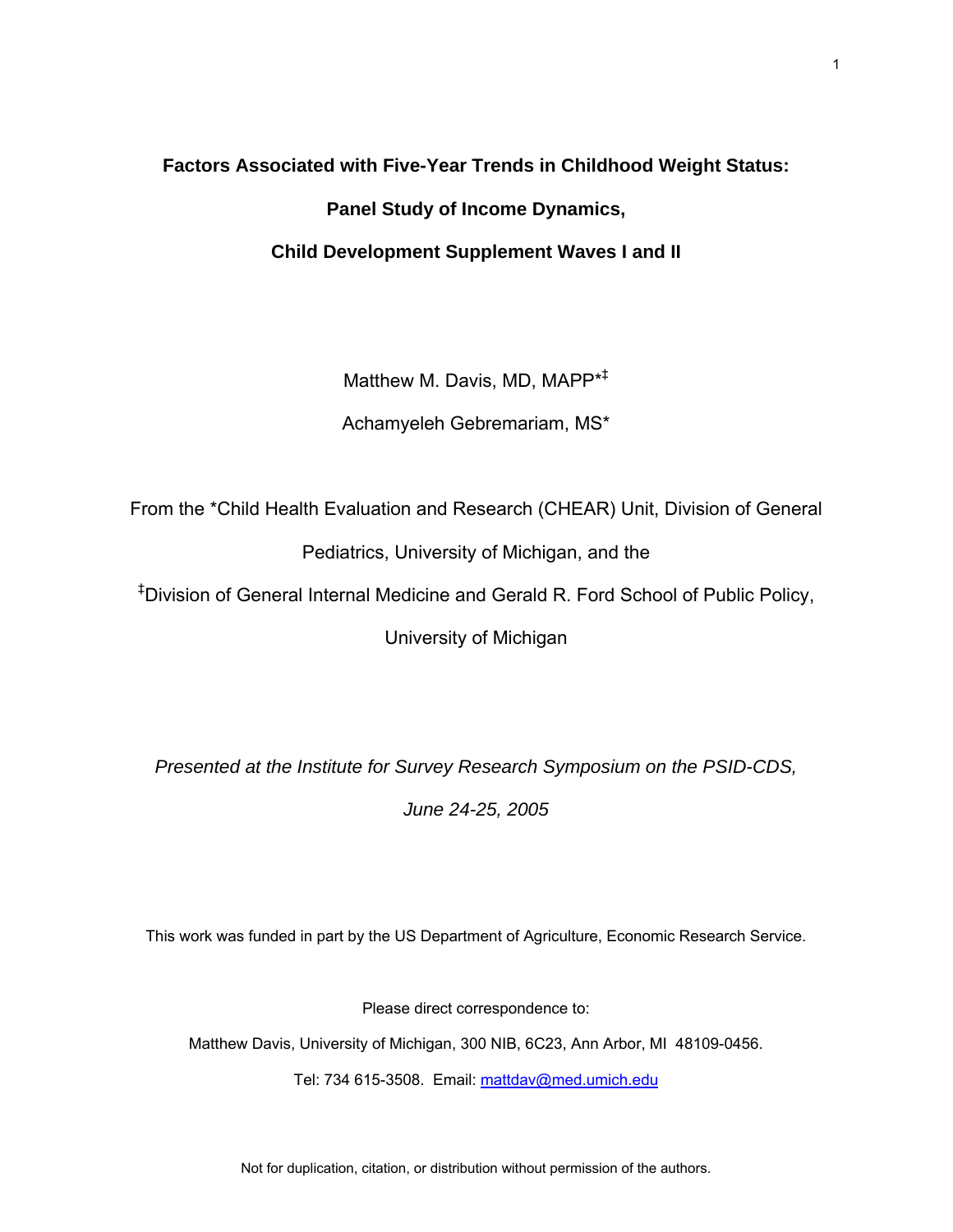#### **I. Introduction**

 $\overline{a}$ 

The path to obesity often begins in childhood. Multiple longitudinal studies across several nations have illustrated that individuals who are overweight<sup>[1](#page-1-0)</sup> as children are more likely to be obese<sup>[2](#page-1-1)</sup> as adults.(Garn & LaVelle 1985; Freedman et al 1987; Must et al 1992; Power et al 1997; Whitaker et al 1997; Guo et al 2002; He & Karlberg 2002). Given the substantial comorbidities associated with obesity among adults, including higher rates of diabetes and cardiovascular disease associated with higher rates of mortality (Flegal et al 2005), there is great clinical interest in preventing obesity before it starts in childhood, or at least in addressing children's overweight early in life in an attempt to help individuals reach normal-weight status as they enter adulthood.

Despite the abundance of studies that track the adiposity of children into adulthood, there are remarkably few studies that provide a window on the natural history of transitions in body mass index (BMI) during childhood and adolescence. This deficit in the literature presents a conundrum for clinicians and for public health officials who wish to address the problem of childhood overweight as it presents – ie, in childhood. Are clinicians to throw up their hands once a child has become overweight, knowing that the risks of adult obesity have increased several-fold? How should clinicians counsel children and their parents regarding overweight prevention and treatment at different developmental stages, without information about the likelihood that a child who is overweight at a certain age will stay overweight or become normal weight? At what ages should public health officials target community-based programs,

<span id="page-1-0"></span><sup>&</sup>lt;sup>1</sup> We will use the following nomenclature to describe body mass index (BMI) categories for children, calculated as kg/m<sup>2</sup>: underweight (BMI<5<sup>th</sup> percentile for age and sex), normal weight (5<sup>th</sup> to <85<sup>th</sup> percentile), at risk for overweight (85<sup>th</sup> to <95<sup>th</sup> percentile), and overweight (≥95<sup>th</sup> percentile).<br><sup>2</sup> We will use the following nomenclature to describe BMI categories for adults: underweight (<18.5 kg/m<sup>2</sup>), normal

<span id="page-1-1"></span>weight (18.5 to <25 kg/m<sup>2</sup>), overweight (25 to <30 kg/m<sup>2</sup>), and obese ( $\geq$ 30 kg/m<sup>2</sup>).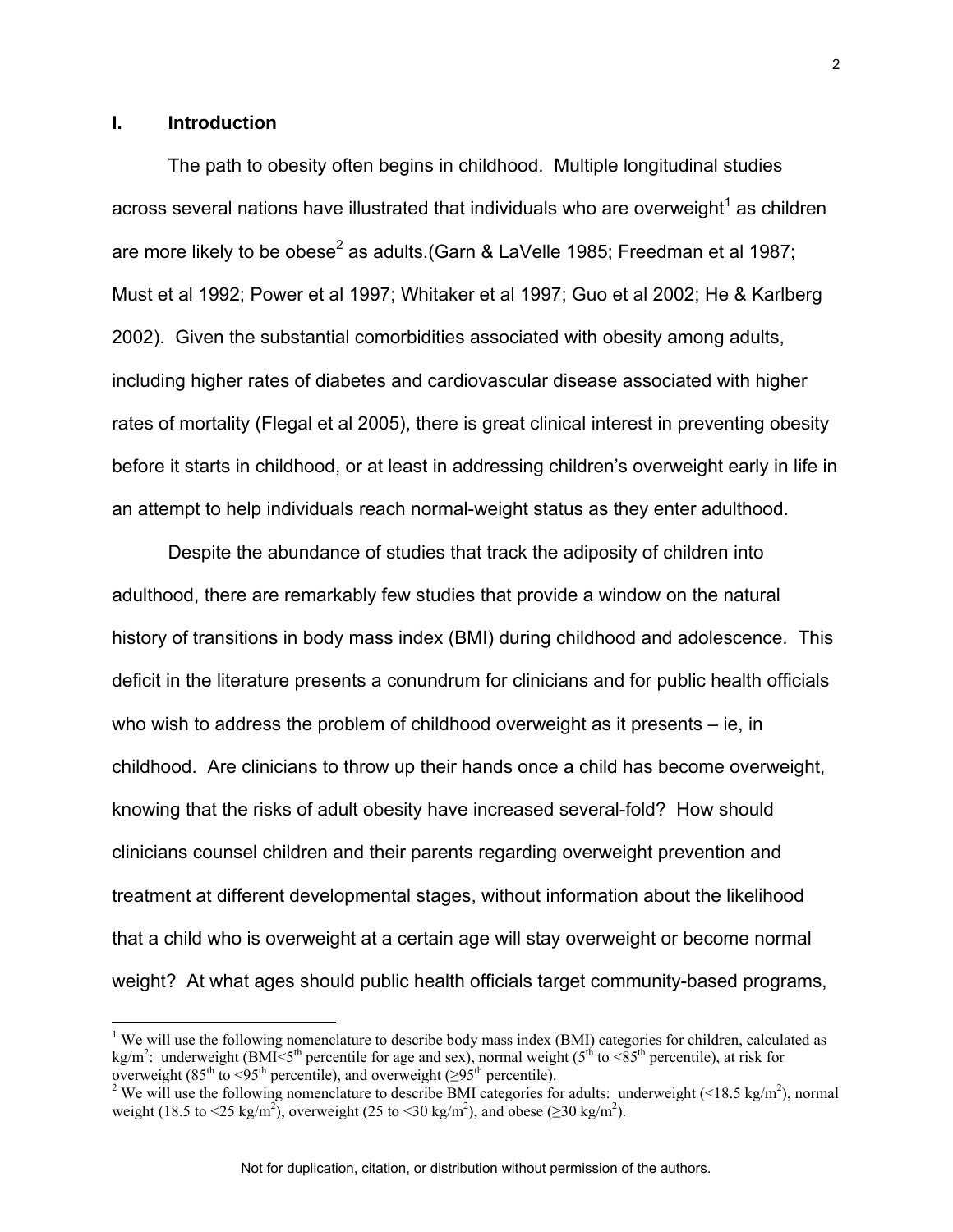with an eye toward preventing childhood overweight at developmental stages when such prevention might leave the most lasting effects?

 Moreover, the available literature regarding childhood overweight and its downstream consequences in adulthood is largely clinical in its orientation. That is to say, the available variables one can associate with childhood overweight status are largely limited to information that can be found in the clinical record. Thus, clinicians and designers of community interventions are left without many sociodemographic and/or socioeconomic clues about how to target their efforts regarding childhood overweight.

We undertook the present study to address these shortcomings in the literature. Using the Panel Study of Income Dynamics and Waves 1 and 2 of the PSID Child Development Supplement, we wished to characterize near-term (5-year) trends in childhood BMI status in a nationally representative sample, and to examine possible associations with individual and family-level variables that may affect the development of childhood overweight.

#### **II. Methods**

*Study Sample:* The Panel Study of Income Dynamics (PSID) includes a nationally representative sample of nearly 7,000 US families. Data collection began in 1966 and has continued annually. In the PSID the sampling unit is the family, which permits the study of intrafamilial and interfamilial factors and associations over a period of nearly 4 decades. In 1985, and then again in 1999 and 2001, adults in the PSID were asked to self-report their height and weight.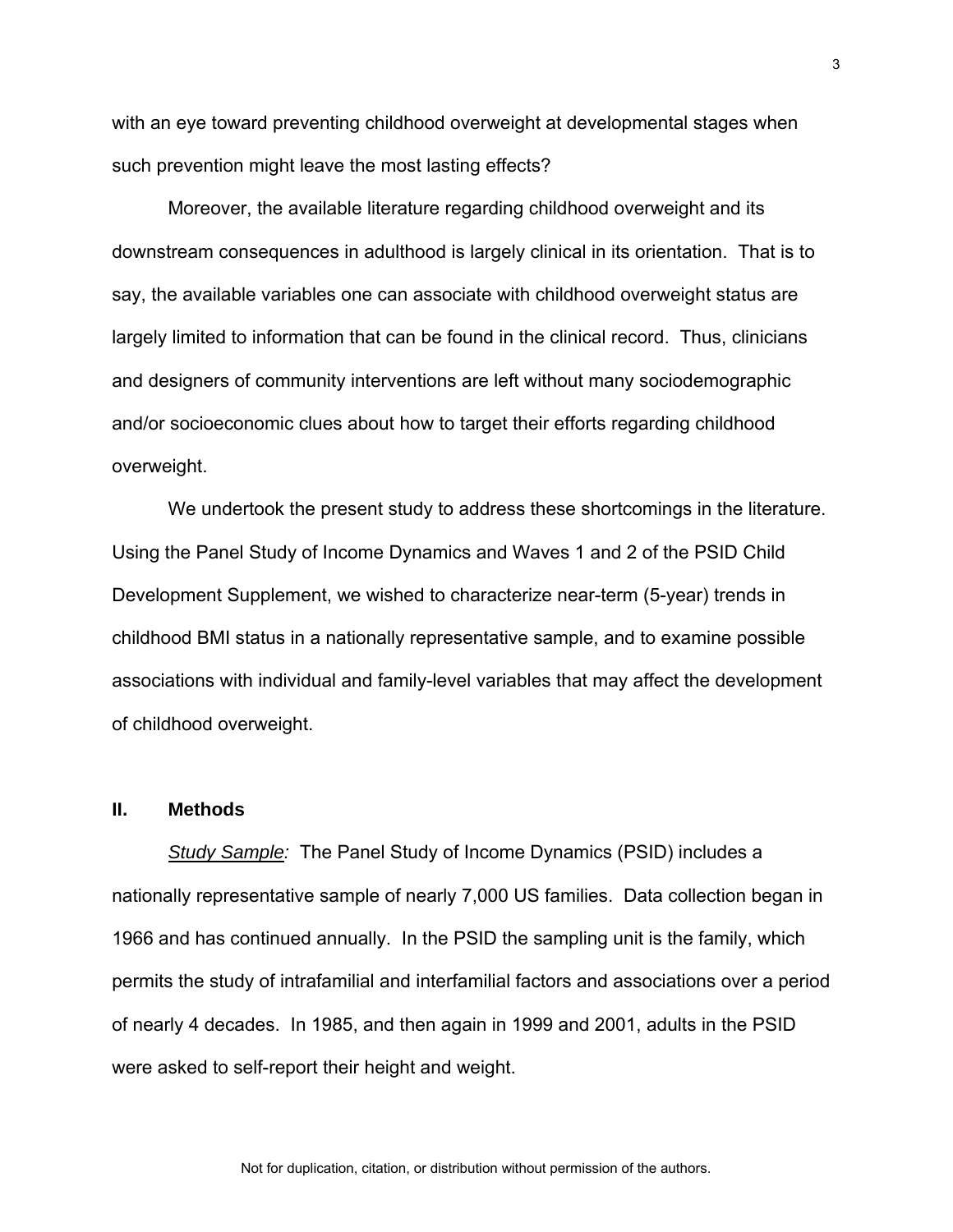The Child Development Supplement (CDS) of the PSID was first fielded in 1997, to study 3,563 children in PSID families who were aged 1-12 years at the time of the survey. A second wave was completed in 2002, with successful follow-up for 2,907 children (81.6%). The CDS was designed to collect information about characteristics and behaviors of children, including several related to health such as height and weight. Primary caregivers reported children's weight, and a tape measure was used by the survey data collector to assess height.

*Categorization by body mass index:* Thus, BMI could be calculated for children in the CDS and one or more parents, with the capacity in both generations to evaluate changes over time. BMI for children was calculated at Wave 1 and Wave 2, and BMI for parents was calculated from data they provided in 1985 and 2001. We used accepted definitions of childhood underweight, normal weight, at risk for overweight, and overweight to classify CDS children at Waves 1 and 2, and used accepted definitions of adult underweight, normal weight, overweight, and obesity to classify PSID parents in 1985 and 2001. For children, because of very small numbers and because of our investigative focus on overweight and obesity rather than underweight, we excluded children who were underweight at Wave 1 or Wave 2 from our analysis.

We classified children by their five-year BMI transition groups:

a) from normal weight to same:  $NW \rightarrow NW$ b) from normal weight to at risk for overweight or overweight:  $NW \rightarrow AR/OW$ c) from at risk for overweight or overweight to normal weight:  $AR/OW \rightarrow NW$ d) from at risk for overweight or overweight to same:  $AR/OW \rightarrow AR/OW$ The sample selection diagram appears below (Figure 1).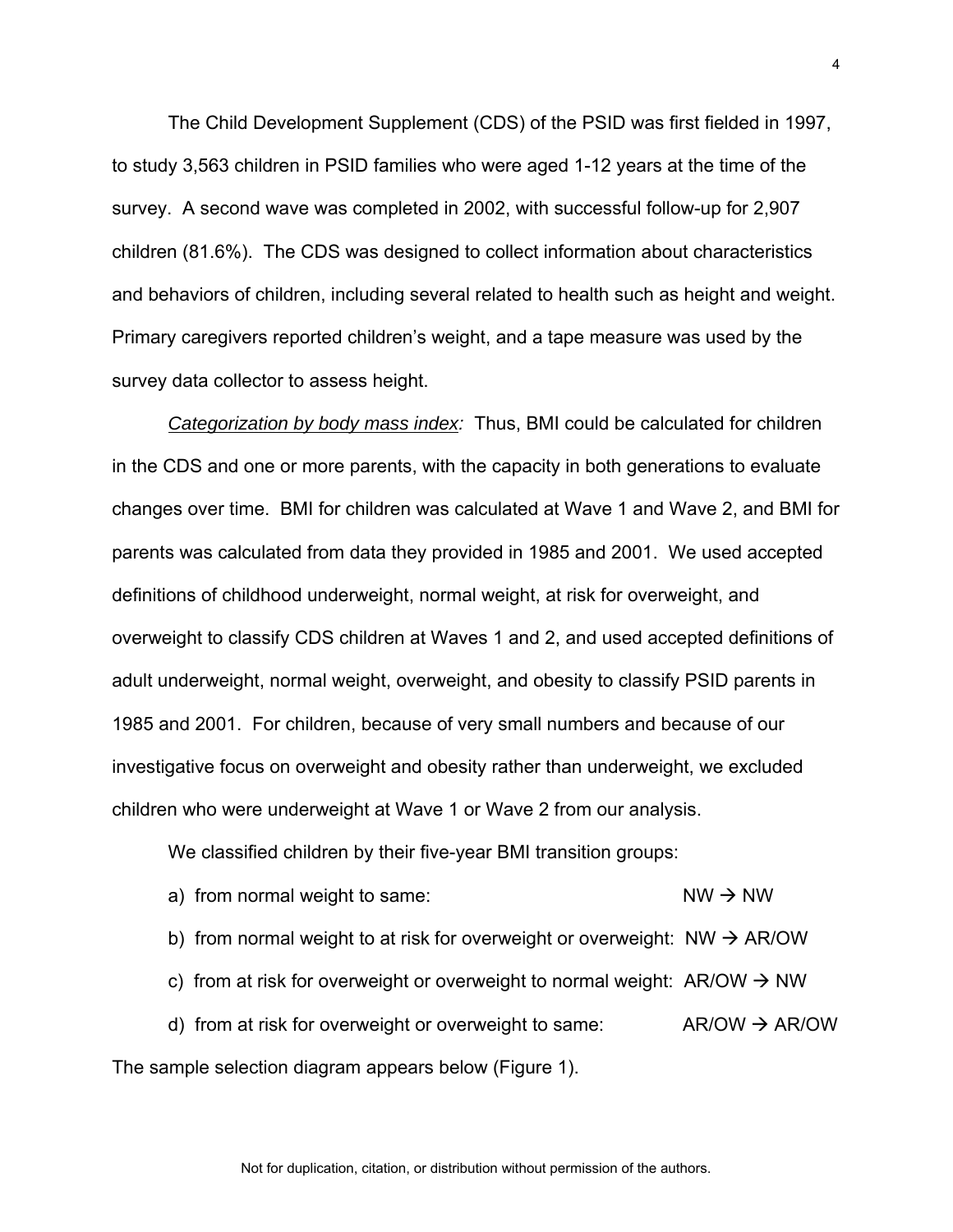

**Figure 1. Sample Selection Diagram, PSID-CDS Waves 1 and 2.**

In Wave 2 (2,907 children), 2,455 were aged 2-12 years and 2,205 had valid BMI. Of these, 1,736 had BMI data available at Waves 1 and 2, and 1,506 children had non-underweight BMI values at both waves.

We classified adults by BMI in two ways. First, we categorized them with respect

to whether no parents were obese (OB-) vs. one or both parents were obese (OB+) by

BMI reported in 2001. Second, we categorized parents regarding their BMI transition

groups using data from 1985 and 2001 as reference points, as follows:

- a) from not obese to same:  $OB \rightarrow OB$ -
- b) from not obese to obese:  $OB \rightarrow OB +$
- c) from obese to not obese:  $OB^+ \rightarrow OB^-$
- d) from obese to obese:  $OB^+ \rightarrow OB^+$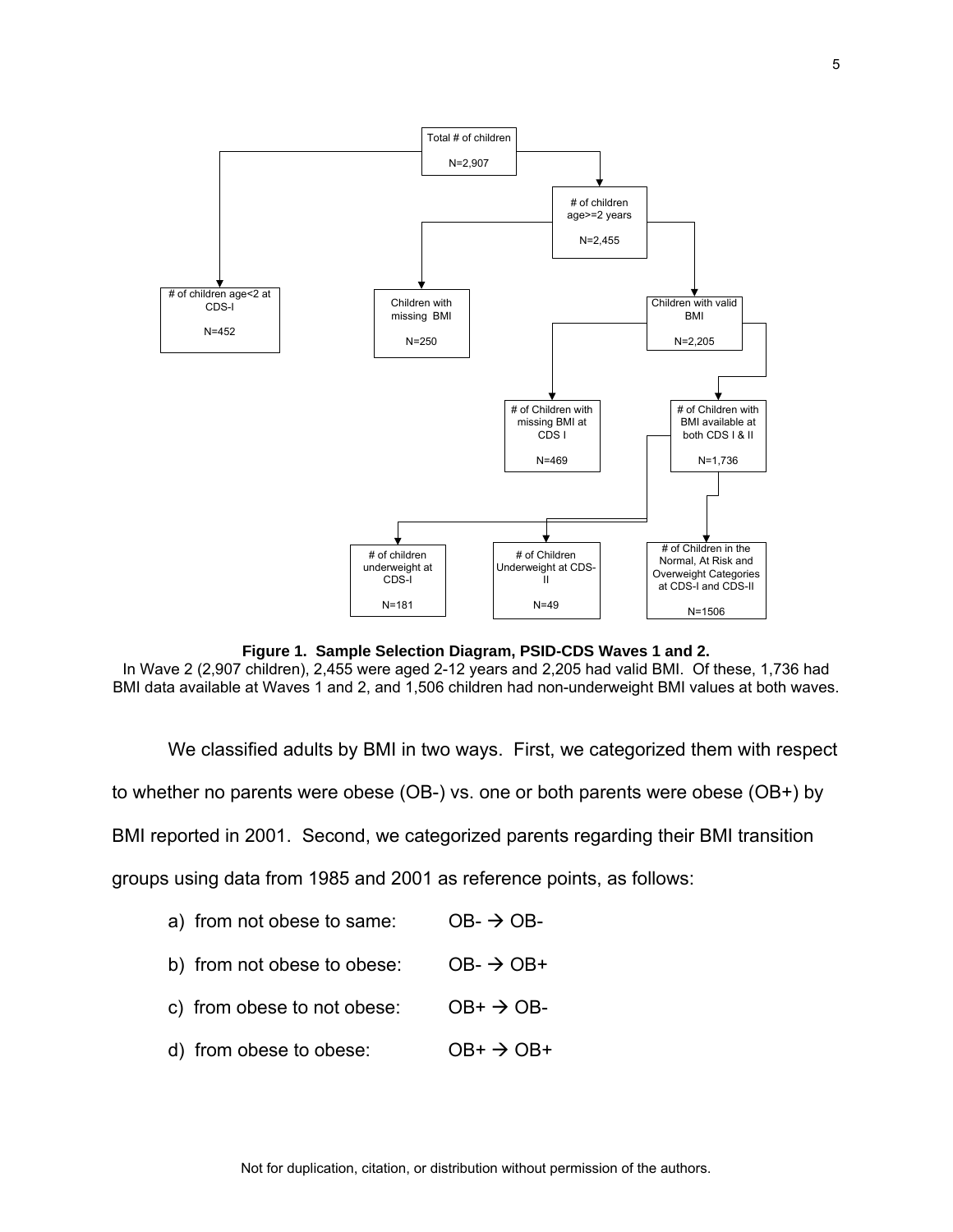For the transition classifications, we chose to use maternal transitions preferentially because of the particularly strong association of child BMI with maternal BMI in the literature (Whitaker et al 1997). In cases where maternal height and weight information were not available, we used paternal information instead.

*Predictor variables:* Other than parental BMI, candidate factors associated with children's BMI transitions were drawn from the PSID and CDS and included child age at CDS-wave 1 (grouped as preschool [2-5], schoolage [6-9], and peripubescent [10-12]), sex, race/ethnicity (white, black, and other), income (≤200% federal poverty level, >200% federal poverty level), and child birthweight (very low birthweight [≤1500g], low birthweight [1501g-2500g], normal birthweight [2501-4000g], and high birthweight  $[>4000q]$ ).

*Data analyses:* Frequencies of child BMI transitions and predictor variables were obtained. To describe child BMI transitions in more detail, age- and sex-specific crude and "moving-averaged" proportions of children in each of the BMI categories were calculated; i.e., for children of a given age and sex who were normal weight at CDS Wave 1, the proportion who were AR/OW at Wave 2 (also called the "transition probability") was calculated. Moving averages were used to bolster the robustness of the transition probabilities given the study sample size, and were based on children grouped by Wave 1 age as follows: 2-3, 2-4, 3-5, 4-6, 5-7, 6-8, 7-9, 8-10, 9-11, 10-12 and 11-12.

Bivariate and multivariate logistic regression models (weighted to be nationally representative) were then fit to the data to investigate the strength of associations of the candidate predictor variables with the child BMI transitions of interest. Transitions were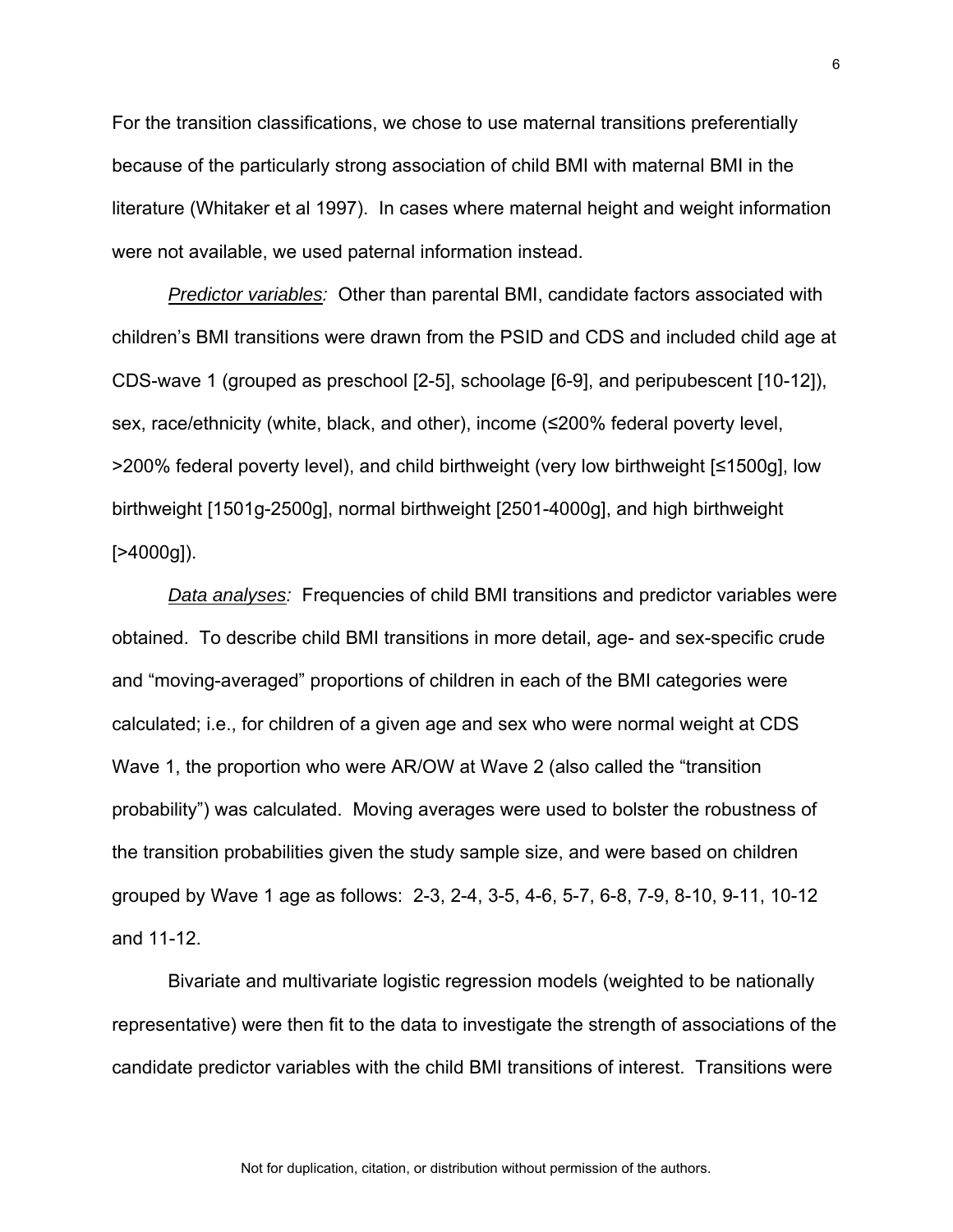split into two families of models: among children who were NW at Wave 1, comparing those who were AR/OW by Wave 2 to those who remained NW; and among children who were AR/OW at Wave 1, comparing those who were NW by Wave 2 to those who remained AR/OW. In an iterative fashion, models were constructed within each family to examine the incremental effect of adding specific predictor variables, with the exception that parental BMI transitions were substituted for parental BMI rather than being added as a separate variable. Selected interaction terms were tested as well for significance: age\*race, sex\*race, income\*parental obesity, race\*parental obesity, age\*race\*parental obesity, and parental obesity transition\*birthweight.

From the combination of variables that appeared most strongly predictive of child BMI transitions across the 2 families of models (age, sex, race, income, age\*race, parental obesity\*race and age\*race\*parental obesity), predictive marginal values (adjusted probability of outcome) and standard errors for age\*race\*parental obesity combinations were obtained. All analyses were performed with SAS-callable SUDAAN v9 (Statistical Analysis System, Cary, NC; Research Triangle Institute, Research Triangle Park, NC) to take the complex sampling design of the survey into account.

Not for duplication, citation, or distribution without permission of the authors.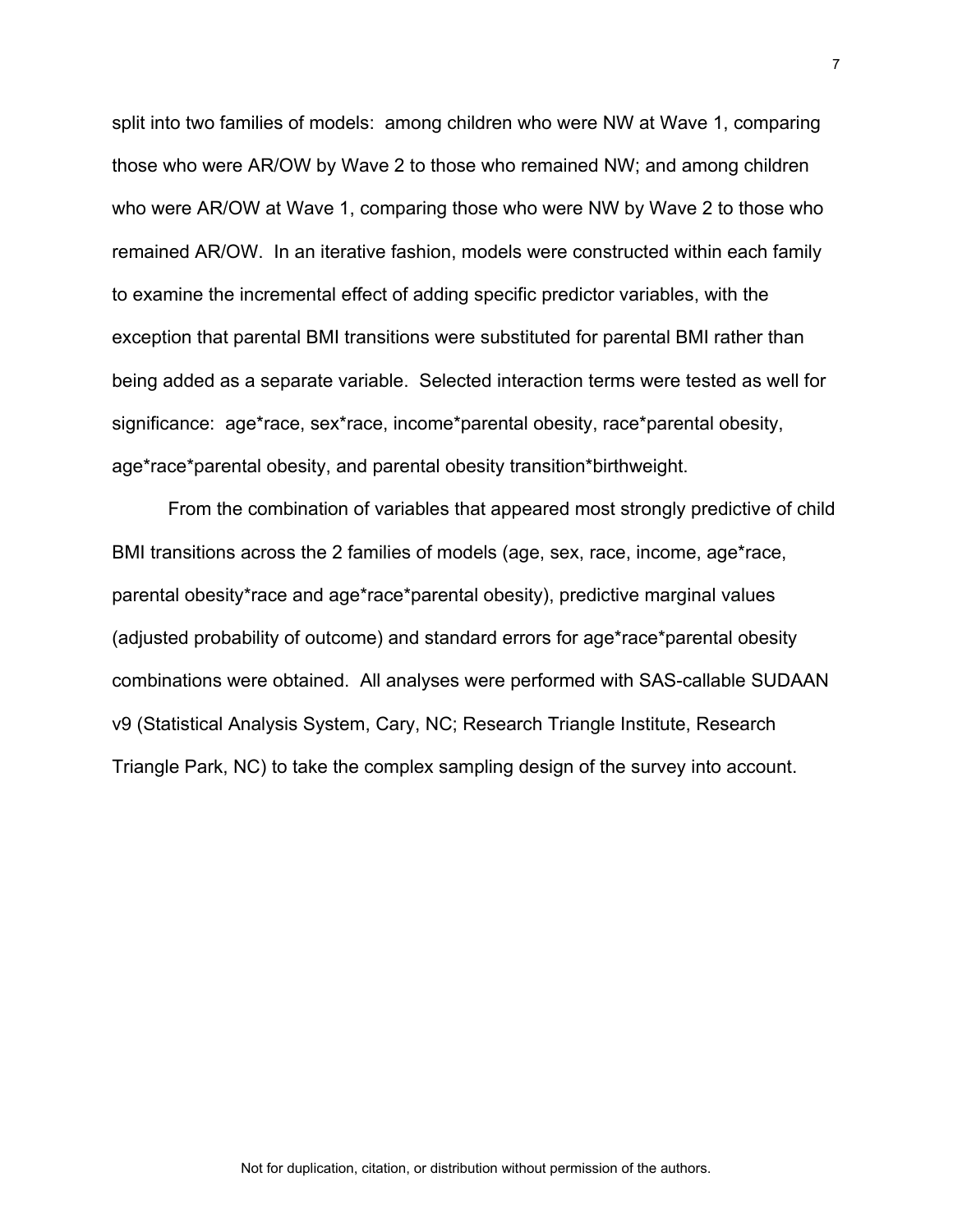# **III. Results**

### *Characteristics of the Sample*

Unweighted and weighted frequencies and weighted proportions for

characteristics of the study sample appear in Table 1, below.

|                                |                           |       | Popn.       |       |
|--------------------------------|---------------------------|-------|-------------|-------|
| <b>Demographics</b>            |                           | n     | <b>Size</b> | %     |
| <b>Total</b>                   |                           | 1,506 | 26,439      | 100.0 |
| <b>Child Age</b>               | $2-5$ yrs                 | 566   | 9,328       | 35.3  |
|                                | 6-9 yrs                   | 523   | 9,802       | 37.1  |
|                                | 10-12 yrs                 | 417   | 7,309       | 27.6  |
| <b>Race/Ethnicity</b>          | White                     | 756   | 17,731      | 67.1  |
|                                | <b>Black</b>              | 595   | 4,140       | 15.7  |
|                                | Other                     | 152   | 4,547       | 17.2  |
| <b>Sex</b>                     | Male                      | 765   | 13,245      | 50.1  |
|                                | Female                    | 741   | 13,195      | 49.9  |
| <b>Income</b>                  | ≤200% FPL                 | 556   | 7,131       | 31.1  |
|                                | >200% FPL                 | 842   | 15,817      | 68.9  |
| <b>Birthweight</b>             | Very low birthweight      | 22    | 259         | 1.0   |
|                                | Low birthweight           | 110   | 1410        | 5.4   |
|                                | Normal                    | 1164  | 20,727      | 78.8  |
|                                | High birthweight          | 195   | 3,910       | 14.9  |
| <b>Parental Obesity</b>        | OB-                       | 1,018 | 18,755      | 70.9  |
|                                | OB+ $(≥1$ obese parent)   | 488   | 7,685       | 29.1  |
| <b>Parental BMI Transition</b> | $OB - \rightarrow OB -$   | 725   | 14,217      | 76.8  |
|                                | $OB - \rightarrow OB +$   | 175   | 2,852       | 15.4  |
|                                | $OB+$ $\rightarrow$ OB-   | 45    | 502         | 2.7   |
|                                | $OB+$ $\rightarrow$ $OB+$ | 70    | 953         | 5.1   |
|                                |                           |       |             |       |
| <b>BMI at CDS Wave 1</b>       | Normal                    | 882   | 16,763      | 63.4  |
|                                | At Risk                   | 234   | 4,085       | 15.5  |
|                                | Overweight                | 390   | 5,592       | 21.2  |
|                                |                           |       |             |       |
| <b>BMI at CDS Wave 2</b>       | Normal                    | 916   | 16,787      | 63.5  |
|                                | At Risk                   | 244   | 4,282       | 16.2  |
|                                | Overweight                | 346   | 5,371       | 20.3  |

|  | Table 1. Characteristics of Study Sample |  |  |
|--|------------------------------------------|--|--|
|--|------------------------------------------|--|--|

As evident in Table 1, the combined Wave 1-Wave 2 CDS sample matches very well to national patterns with respect to age, sex, race/ethnicity, and birthweight, but appears somewhat over-represented in the low-income category. The proportion of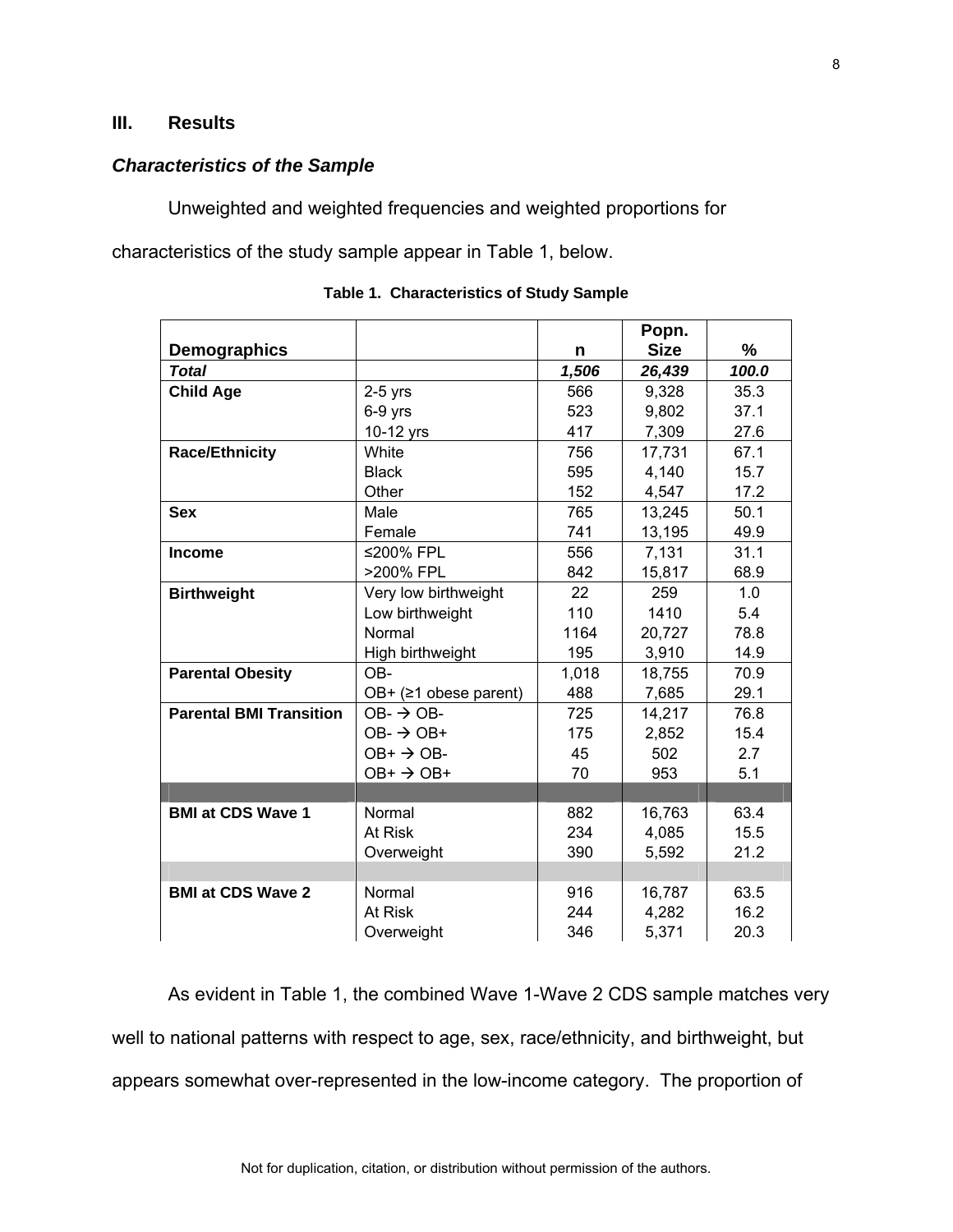households with at least one obese parent (29.1%) also matches well to concurrent NHANES data. The parental BMI transition variable indicates fewer households with an obese parent at the latter time point (20.5%), because maternal BMI was used preferentially to characterize transitions. Nonetheless, there were approximately five times as many households that experienced a parental BMI transition from OB-  $\rightarrow$  OB+ as experienced a parental transition from  $OB + \rightarrow OB$ - from 1985 to 2001.

Overweight children were disproportionately more likely than normal weight children to be younger, female, non-white, to not have been born at normal weight, and to have ≥1 obese parent or a parent transition OB-  $\rightarrow$  OB+ or remain OB+ (Table 2).

|                                | Normal weight | At risk for<br>overweight | Overweight |
|--------------------------------|---------------|---------------------------|------------|
| Age                            |               |                           |            |
| 2-5 years                      | 61.3%         | 17.0%                     | 21.7%      |
| 6-9 years                      | 59.4%         | 18.6%                     | 22.0%      |
| $10-12$ years                  | 71.7%         | 12.0%                     | 16.3%      |
| <b>Sex</b>                     |               |                           |            |
| Female                         | 59.6%         | 17.0%                     | 23.4%      |
| Male                           | 67.4%         | 15.4%                     | 17.2%      |
| Race/ethnicity                 |               |                           |            |
| White                          | 66.2%         | 15.1%                     | 18.7%      |
| <b>Black</b>                   | 59.5%         | 13.9%                     | 26.6%      |
| Other                          | 56.3%         | 22.6%                     | 21.1%      |
| <b>Birthweight</b>             |               |                           |            |
| Very low birthweight           | 73.4%         | 0.0%                      | 26.6%      |
| Low birthweight                | 58.5%         | 13.4%                     | 28.1%      |
| Normal birthweight             | 64.9%         | 16.8%                     | 18.4%      |
| High birthweight               | 57.7%         | 15.2%                     | 27.1%      |
| <b>Household income</b>        |               |                           |            |
| ≤200% FPL                      | 63.8%         | 14.8%                     | 21.4%      |
| >200% FPL                      | 63.8%         | 16.3%                     | 19.9%      |
| <b>Parent obese</b>            |               |                           |            |
| OB-                            | 71.2%         | 14.4%                     | 14.4%      |
| OB+                            | 44.5%         | 20.6%                     | 34.9%      |
| <b>Parental BMI transition</b> |               |                           |            |
| $OB - \rightarrow OB -$        | 72.1%         | 13.1%                     | 14.7%      |
| $OB - \rightarrow OB +$        | 46.7%         | 19.9%                     | 33.4%      |
| $OB+$ $\rightarrow$ OB-        | 49.5%         | 25.7%                     | 24.8%      |
| $OB+$ $\rightarrow$ $OB+$      | 32.4%         | 25.1%                     | 42.5%      |

**Table 2. Characteristics of Children and Parents, by BMI Category at Wave 2.**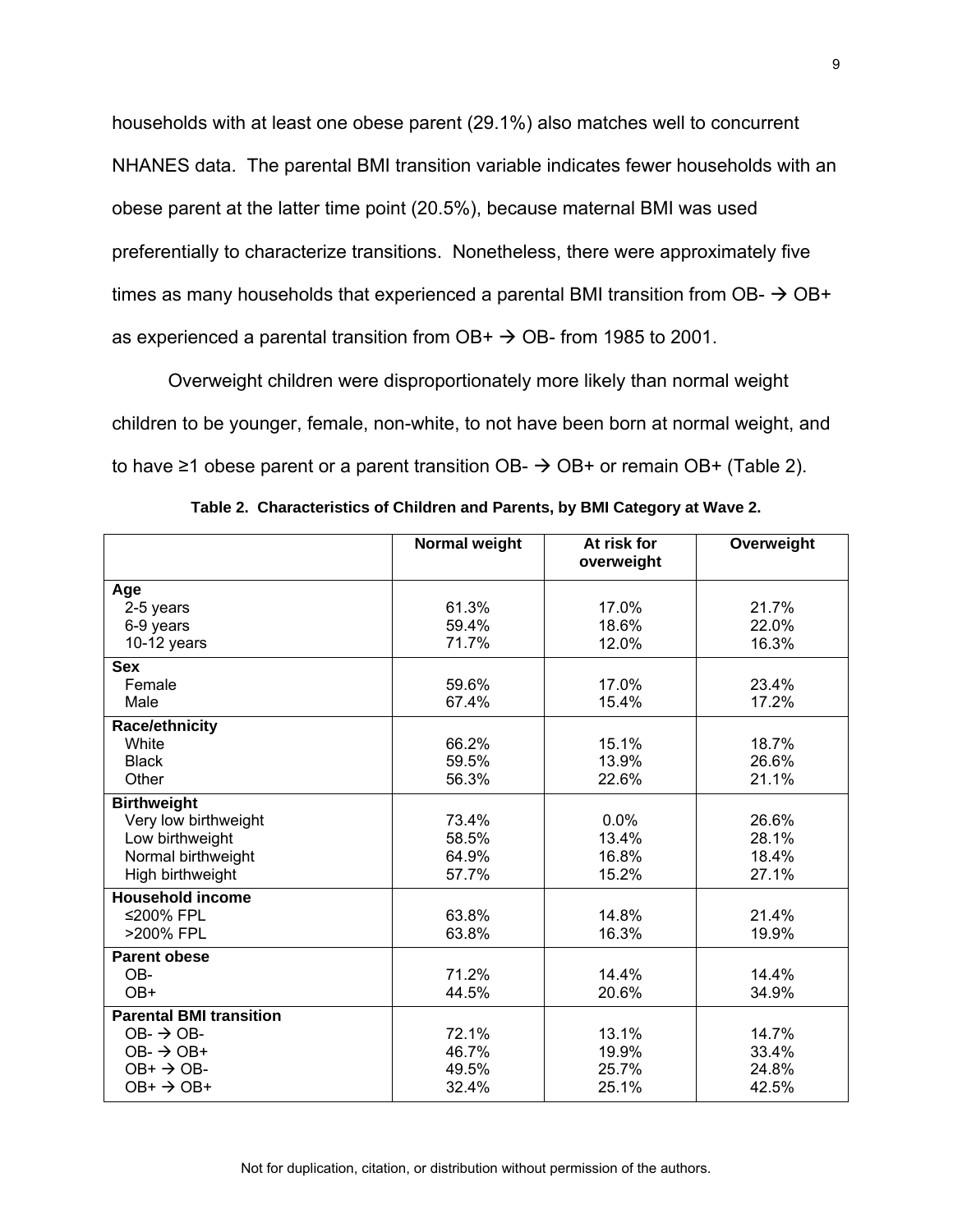# *Children's BMI Transitions*

Aggregate frequencies and proportions of children's BMI transitions from CDS

Wave 1 (1997) to CDS Wave 2 (2002) are presented in Table 3.

**Table 3. Unweighted Frequencies and Weighted Proportions of Child Transitions in BMI Status,** 

|                                 |               | <b>BMI Status at CDS Wave 2</b> |            |
|---------------------------------|---------------|---------------------------------|------------|
| <b>BMI Status at CDS Wave 1</b> | Normal weight | At risk for                     | Overweight |
|                                 |               | overweight                      |            |
| Normal weight                   | 648           | 126                             | 108        |
|                                 | (75.3%)       | $(13.6\%)$                      | $(11.1\%)$ |
| At risk for overweight          | 122           | 50                              | 62         |
|                                 | $(55.3\%)$    | (21.6%)                         | $(23.1\%)$ |
| Overweight                      | 146           | 68                              | 176        |
|                                 | $(34.0\%)$    | $(20.0\%)$                      | $(46.0\%)$ |

**CDS Wave 1 to Wave 2.**

The predominant pattern of BMI status over time in Table 3 is that children who were normal weight at Wave 1 were most likely to be normal weight at Wave 2, whereas children who were overweight at Wave 1 were most likely to be overweight at Wave 2. However, there is evidence of transitions in BMI status as well, particularly for children who were overweight at Wave 1 to be normal weight at Wave 2 (about 1 of every 3), and to a lesser degree for children who were normal weight at Wave 1 to be overweight at Wave 2 (about 1 in 10). Moreover, for children who were at risk for overweight at Wave 1, over half were normal weight at Wave 2 whereas nearly one-quarter shift to overweight.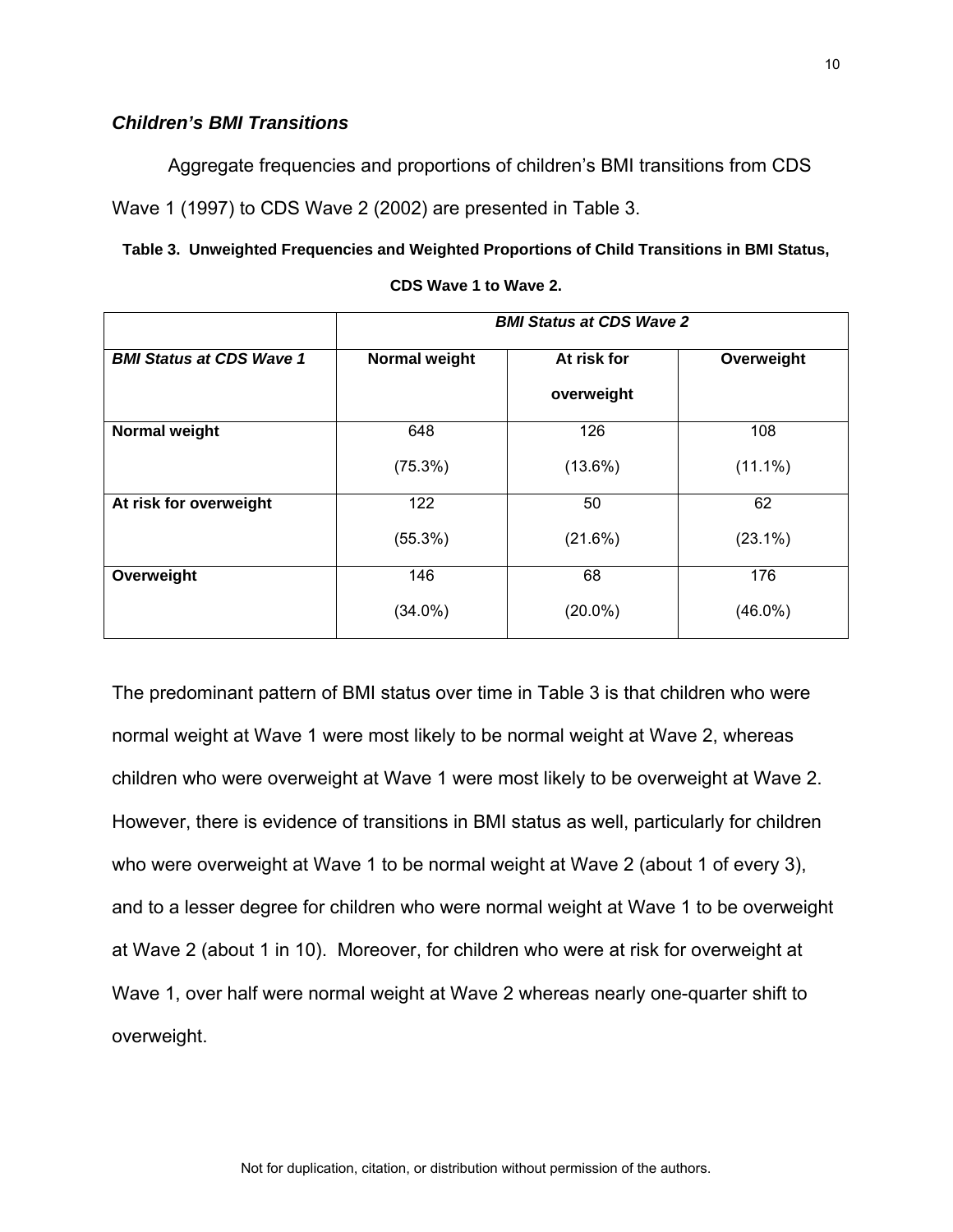Given the knowledge that BMI status at Wave 2 differed somewhat by age (Table 2), we disaggregated the transition data for children at different ages and generated transition probabilities of shifts from NW  $\rightarrow$  AR/OW and vice-versa (Figure 2).



**5-Year Probability of BMI Status**

**Figure 2. BMI Transition Probabilities for Children, CDS Wave 1 to Wave 2.** Probabilities were calculated as moving averages across years, as described in Methods. Solid lines reflect outcomes for children who were AR/OW at Wave 1 and dashed lines for children who were NW at Wave 1. Lines with squares indicate children who were AR/OW at Wave 2, and lines with triangles indicate children NW at Wave 2. Underweight children not shown.

Key patterns of children's short-term BMI transitions are apparent in Figure 2: (a) Among children AR/OW at Wave 1 (solid lines), the probability of transitioning to NW (triangles) versus remaining AR/OW (squares) was equivalent to a coin flip for children aged 2-5 years at Wave 1. However, the probability of transitioning to NW versus remaining AR/OW differed substantially at older ages, particularly for 6- to 9 year-olds. This pattern echoes the importance of the period of adiposity rebound for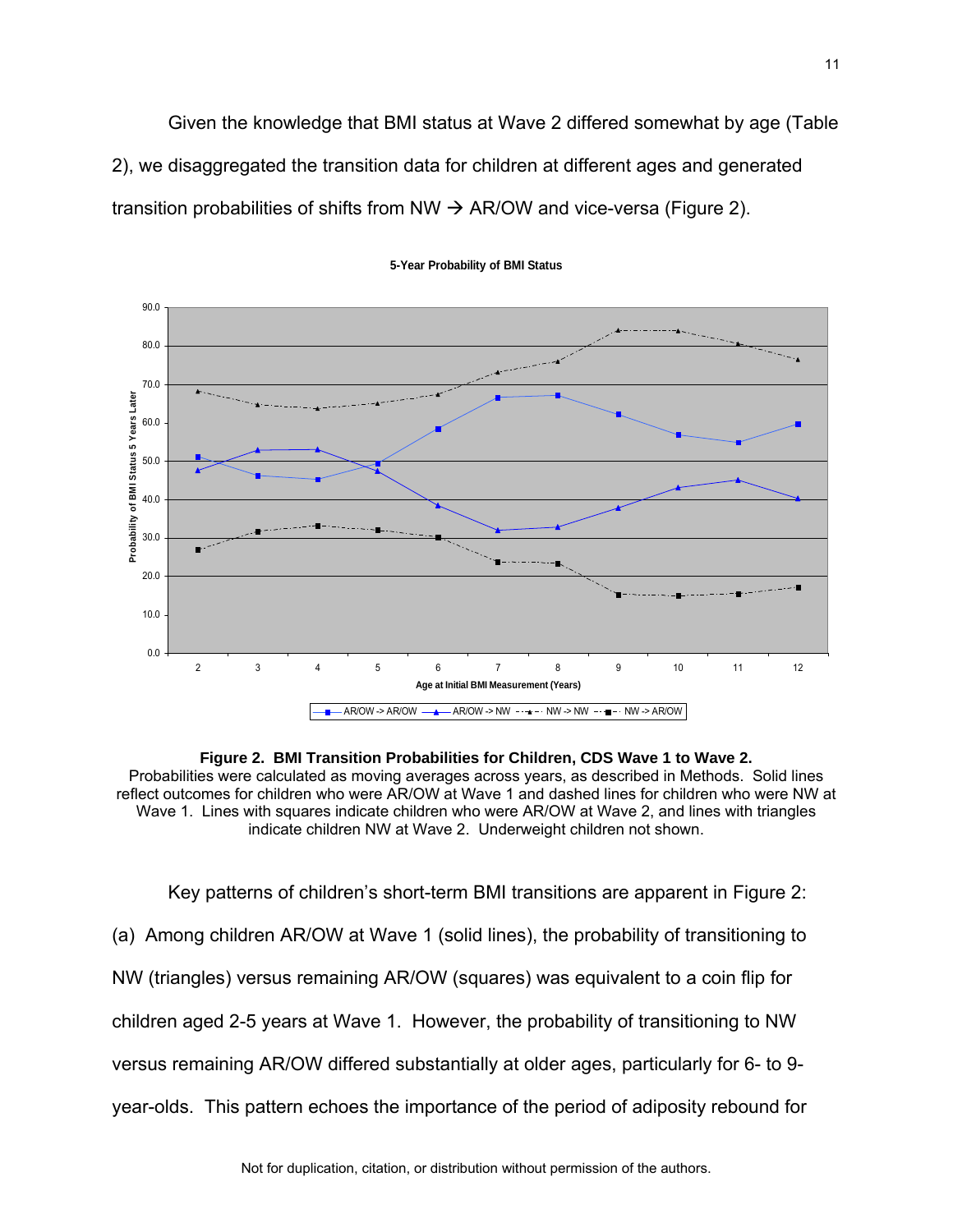determining later BMI status. The remaining question is, What factors help determine whether children AR/OW at different ages at Wave 1 will remain AR/OW or improve their BMI to NW 5 years later?

(b) Among children who were NW at Wave 1 (dashed lines), 2/3 or more at every age remained NW at Wave 2 (triangles), and the probability of remaining NW particularly increased after age 6. This pattern also echoes the importance of adiposity rebound. The question remains, What factors help determine whether children NW at different ages at Wave 1 will remain NW or experience a worse BMI in the AR or OW categories by Wave 2?

(c) At all ages, the probability that children who were NW at Wave 1 *remaining* NW exceeds the probability that children who were AR/OW will *transition* to NW. Similarly, the probability that children who were AR/OW at Wave 1 *remaining* AR/OW exceeds the probability that children who were NW will *transition* to AR/OW. In essence, these patterns reflect the predominant inertia of one's BMI. What factors contribute to such inertia?

(d) However, data in Figure 2 also suggest that, at all ages, it is more likely that children will transition from AR/OW  $\rightarrow$  NW (solid line, triangles) than from NW  $\rightarrow$ AR/OW (dashed line, squares). The ages for which these transition probabilities are most similar – ie, ages at which the transition of NW  $\rightarrow$  AR/OW is most similar to that of AR/OW  $\rightarrow$  NW – are ages 6-9 years, again emphasizing the period of adiposity rebound. What factors contribute to the greater 5-year likelihood that an overweight child will normalize BMI than that a normal weight child will increase BMI to the AR/OW level?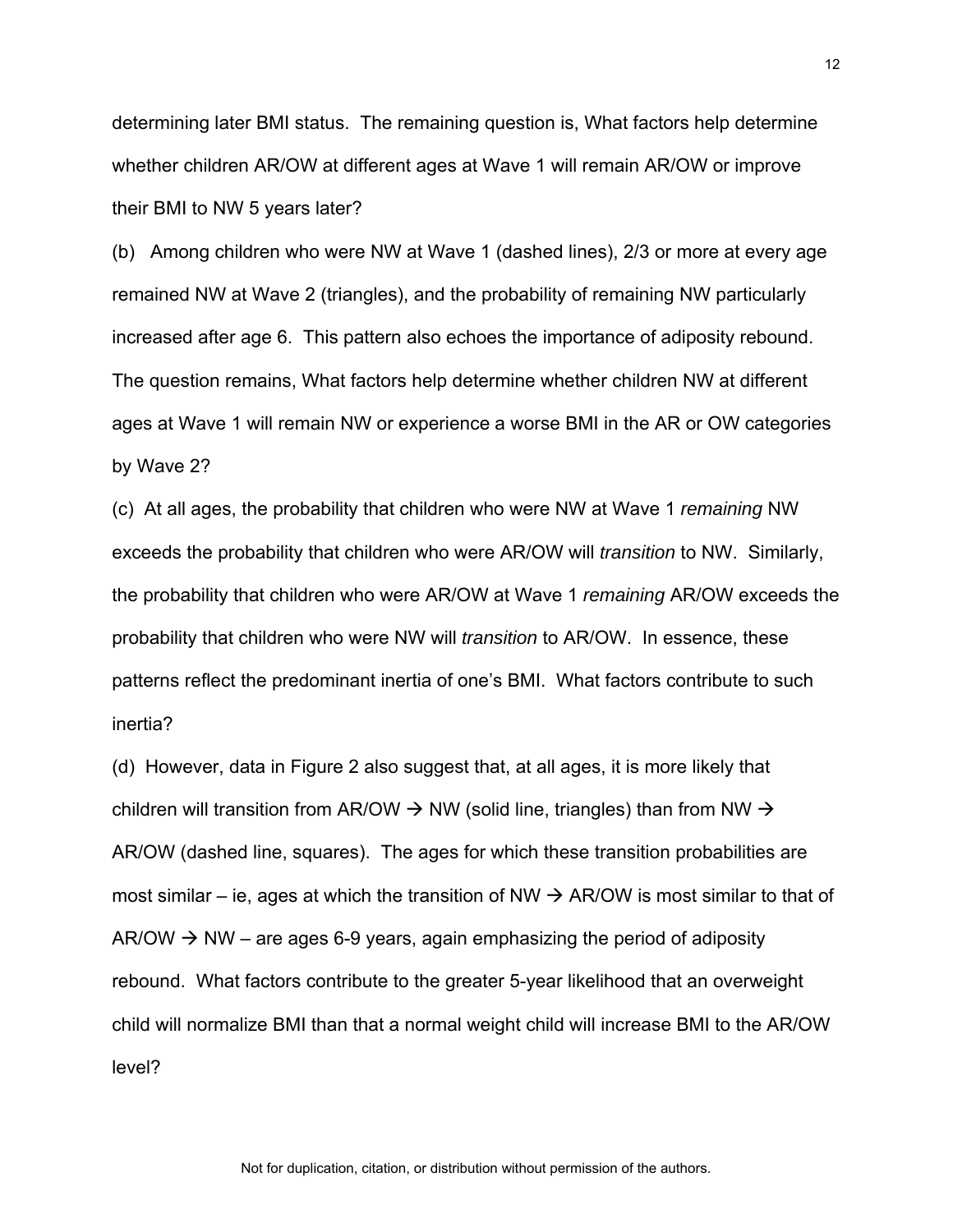To answer these questions prompted by the transition probability findings, we examined iterative multiple regression models as described in Methods. In Tables 4A, 4B, and 4C (beginning on next page), we present findings from models of children who were NW at Wave 1, investigating the outcome that they would transition to AR/OW versus remain NW.

Factors associated with NW children transitioning to AR/OW included:

(a) *age* – Across all models, younger children were more likely than older children to have transitioned to AR/OW by Wave 2, given that they were all NW at Wave 1.

(b) *race/ethnicity* – Although the initial main effects of race/ethnicity were not statistically significant, race/ethnicity was significantly associated with BMI transitions when interaction terms were considered, in that children from the "other" race/ethnicity group were more likely than white children to transition NW  $\rightarrow$  AR/OW when interacted with child age and with parental obesity status.

(c) *parental obesity status* – Presence of at least one obese parent in the household in 2001 strongly predisposed to the NW  $\rightarrow$  AR/OW transition.

(d) *parental obesity transition* – Similarly, children whose parents had obesity at any time (1985 or 2001) were more likely than children whose parents were not obese at either time point to transition NW  $\rightarrow$  AR/OW. Children of parents were obese at both time points were at highest risk.

(e) *birthweight* – Children with high birthweight were more likely to transition, whereas children with very low birthweight were very unlikely to transition.

Factors *not* associated with NW  $\rightarrow$  AR/OW transitions included sex and household income.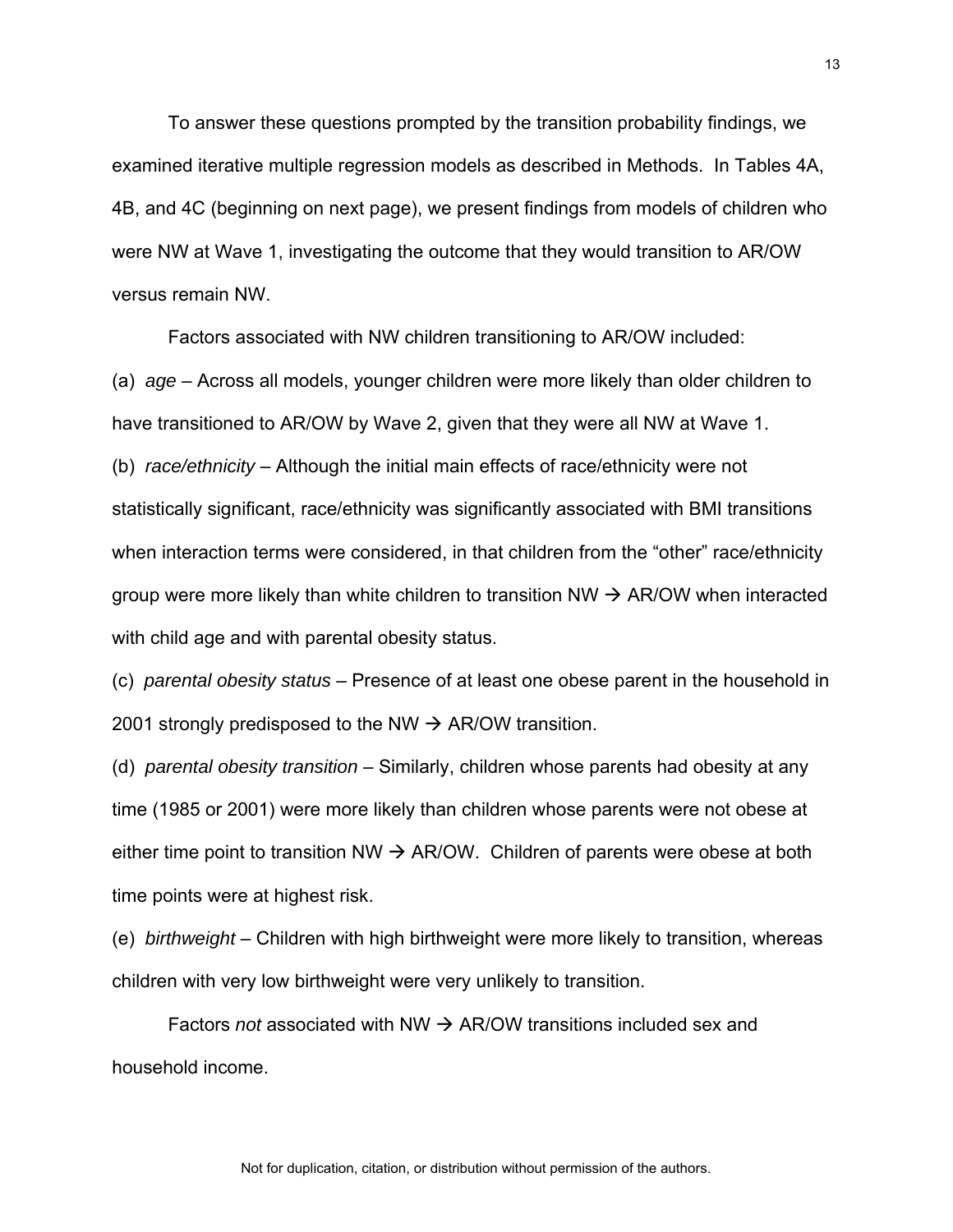|                      | Parameter              |                    |                    | Parameter              |                    |                    | Parameter<br>Estimates |                    |                    | Parameter<br>Estimates |                    |                    |
|----------------------|------------------------|--------------------|--------------------|------------------------|--------------------|--------------------|------------------------|--------------------|--------------------|------------------------|--------------------|--------------------|
| Predictors           | Estimates<br>$(\beta)$ | Standard<br>Errors | Overall<br>P-value | Estimates<br>$(\beta)$ | Standard<br>Errors | Overall<br>P-value | $(\beta)$              | Standard<br>Errors | Overall<br>P-value | $(\beta)$              | Standard<br>Errors | Overall<br>P-value |
| Intercept            | $-1.62$                | 0.11               |                    | $-1.64$                | 0.11               |                    | $-1.84$                | 0.16               |                    | $-1.76$                | 0.09               |                    |
| Age3cat              |                        |                    |                    |                        |                    |                    |                        |                    |                    |                        |                    |                    |
| $2-5yrs$             | 0.99                   | 0.08               |                    | 0.99                   | 0.08               |                    | 1.25                   | 0.17               |                    | 1.04                   | 0.09               |                    |
| $6-9yrs$             | 0.41                   | 0.16               |                    | 0.42                   | 0.15               |                    | 0.61                   | $0.2\,$            |                    | 0.5                    | 0.14               |                    |
| $10-12$ yrs          | Ref.                   | Ref.               | < 0.0001           | Ref.                   | Ref.               | < 0.0001           | Ref.                   | Ref.               |                    | Ref.                   | Ref.               | < 0.0001           |
| Sex                  |                        |                    |                    |                        |                    |                    |                        |                    |                    |                        |                    |                    |
| Male                 | Ref.                   | Ref.               |                    | Ref.                   | Ref.               |                    | Ref.                   | Ref.               |                    | Ref.                   | Ref.               |                    |
| Female               | $-0.07$                | 0.14               | 0.648              | $-0.08$                | 0.15               | 0.61               | $-0.05$                | 0.15               | 0.756              | 0.07                   | 0.15               | 0.661              |
| Race/Ethnicity       |                        |                    |                    |                        |                    |                    |                        |                    |                    |                        |                    |                    |
| White                |                        |                    |                    | Ref.                   | Ref.               |                    | Ref.                   | Ref.               |                    | Ref.                   | Ref.               |                    |
| <b>Black</b>         |                        |                    |                    | 0.03                   | 0.2                |                    | 0.27                   | 0.45               |                    | 0.09                   | 0.26               |                    |
| Other                |                        |                    |                    | 0.16                   | 0.13               | 0.372              | 0.82                   | 0.27               |                    | 0.3                    | 0.25               | 0.317              |
| Age*Race Interaction |                        |                    |                    |                        |                    |                    |                        |                    |                    |                        |                    |                    |
| 2-5yrs * White       |                        |                    |                    |                        |                    |                    | $\boldsymbol{0}$       | $\overline{0}$     |                    |                        |                    |                    |
| 2-5yrs * Black       |                        |                    |                    |                        |                    |                    | $-0.52$                | 0.26               |                    |                        |                    |                    |
| 2-5yrs * Other       |                        |                    |                    |                        |                    |                    | $-0.91$                | 0.33               |                    |                        |                    |                    |
| 6-9yrs * White       |                        |                    |                    |                        |                    |                    | $\boldsymbol{0}$       | $\overline{0}$     |                    |                        |                    |                    |
| 6-9yrs * Black       |                        |                    |                    |                        |                    |                    | $-0.06$                | 0.61               |                    |                        |                    |                    |
| 6-9yrs * Other       |                        |                    |                    |                        |                    |                    | $-0.88$                | 0.33               |                    |                        |                    |                    |
| 10-12yrs * White     |                        |                    |                    |                        |                    |                    | $\boldsymbol{0}$       | $\boldsymbol{0}$   |                    |                        |                    |                    |
| 10-12yrs * Black     |                        |                    |                    |                        |                    |                    | $\boldsymbol{0}$       | $\boldsymbol{0}$   |                    |                        |                    |                    |
| 10-12yrs * Other     |                        |                    |                    |                        |                    |                    | $\boldsymbol{0}$       | $\boldsymbol{0}$   | 0.048              |                        |                    |                    |
| Income               |                        |                    |                    |                        |                    |                    |                        |                    |                    |                        |                    |                    |
| $\leq$ 200 FPL       |                        |                    |                    |                        |                    |                    |                        |                    |                    | 0.03                   | $0.1\,$            |                    |
| $>200$ FPL           |                        |                    |                    |                        |                    |                    |                        |                    |                    | Ref.                   | Ref.               | 0.737              |

**Table 4A. Multiple Logistic Regression of At Risk/Overweight Outcome at Wave 2 for Children who were Normal Weight at Wave 1.**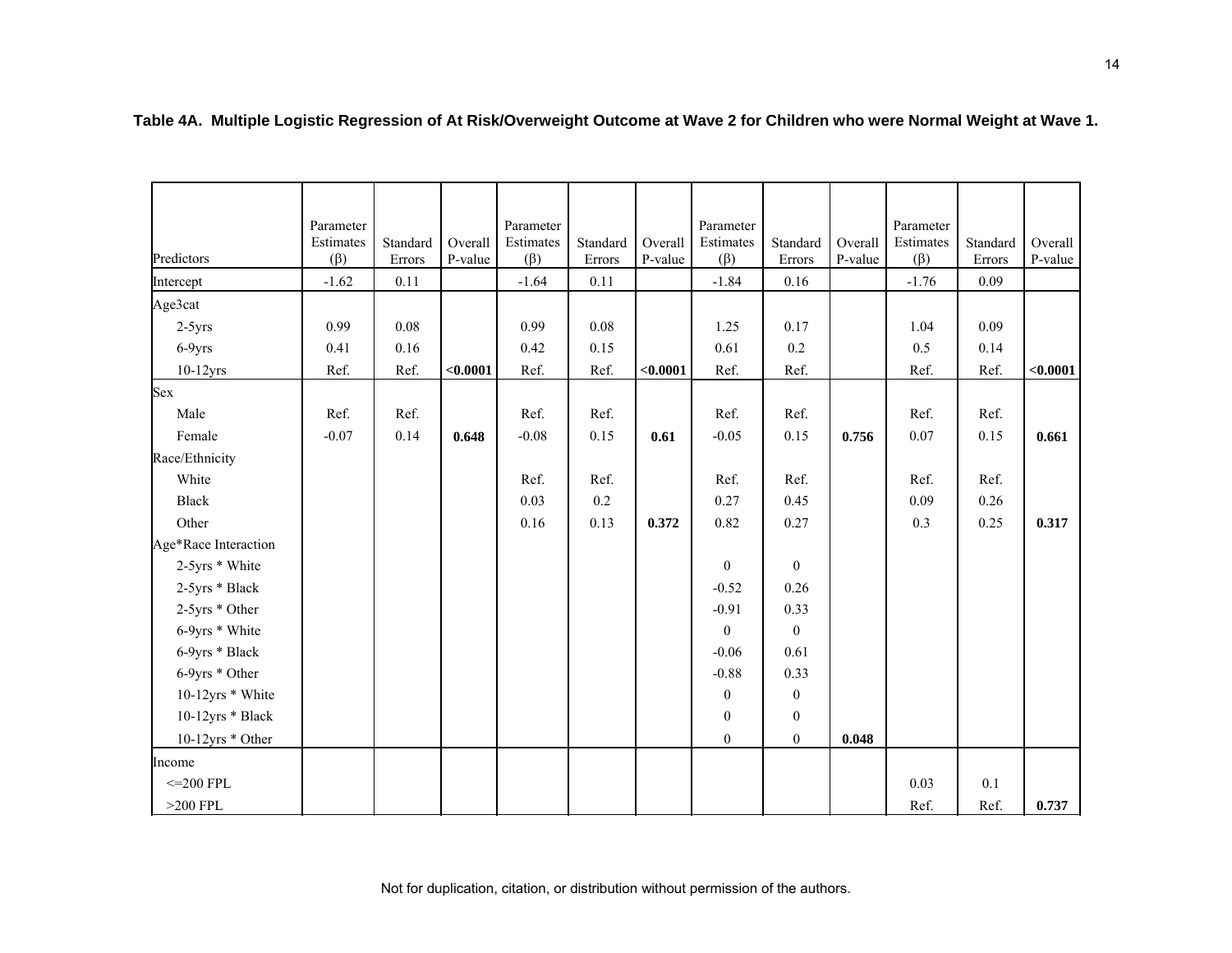|                        | Parameter        |                  |         | Parameter        |                  |         | Parameter        |                  |         | Parameter      |                  | Overall |
|------------------------|------------------|------------------|---------|------------------|------------------|---------|------------------|------------------|---------|----------------|------------------|---------|
|                        | Estimates        | Standard         | Overall | Estimates        | Standard         | Overall | Estimates        | Standard         | Overall | Estimates      | Standard         | $P-$    |
| Predictors             | $(\beta)$        | Errors           | P-value | $(\beta)$        | Errors           | P-value | $(\beta)$        | Errors           | P-value | $(\beta)$      | Errors           | value   |
| Intercept              | $-1.92$          | 0.18             |         | $-2.22$          | 0.16             |         | $-2.19$          | 0.18             |         | $-2.27$        | 0.16             |         |
| Age3cat                |                  |                  |         |                  |                  |         |                  |                  |         |                |                  |         |
| $2-5yrs$               | 1.26             | 0.17             |         | 1.28             | 0.17             |         | 1.27             | 0.18             |         | 1.28           | 0.18             |         |
| 6-9yrs                 | 0.63             | 0.21             |         | 0.63             | 0.21             |         | 0.62             | 0.21             |         | 0.64           | 0.21             |         |
| $10-12$ yrs            | Ref.             | Ref.             |         | $\boldsymbol{0}$ | $\overline{0}$   |         | Ref.             | Ref.             |         | Ref.           | Ref.             |         |
| Sex                    |                  |                  |         |                  |                  |         |                  |                  |         |                |                  |         |
| Male                   | Ref.             | Ref.             |         | $\overline{0}$   | $\overline{0}$   |         | Ref.             | Ref.             |         | Ref.           | Ref.             |         |
| Female                 | 0.08             | 0.15             | 0.5868  | $-0.04$          | 0.16             | 0.8088  | $-0.05$          | 0.15             | 0.7317  | $-0.05$        | 0.17             | 0.746   |
| Race/Ethnicity         |                  |                  |         |                  |                  |         |                  |                  |         |                |                  |         |
| White                  | Ref.             | Ref.             |         | $\overline{0}$   | $\overline{0}$   |         | Ref.             | Ref.             |         | Ref.           | Ref.             |         |
| Black                  | 0.37             | 0.48             |         | 0.08             | 0.6              |         | 0.15             | 0.81             |         | 0.14           | 0.58             |         |
| Other                  | 1.38             | 0.51             |         | 0.85             | 0.61             |         | $-0.43$          | 1.22             |         | 0.83           | 0.64             |         |
| Income                 |                  |                  |         |                  |                  |         |                  |                  |         |                |                  |         |
| $\leq$ 200 FPL         | 0.04             | 0.11             |         | 0.05             | 0.08             |         | 0.06             | 0.08             |         | 0.22           | 0.12             |         |
| $>200$ FPL             | $\overline{0}$   | $\overline{0}$   | 0.6799  | $\boldsymbol{0}$ | $\overline{0}$   | 0.5166  | Ref.             | Ref.             | 0.4492  | Ref.           | Ref.             |         |
| Age*Race Interaction   |                  |                  |         |                  |                  |         |                  |                  |         |                |                  |         |
| 2-5yrs * White         | $\boldsymbol{0}$ | $\mathbf{0}$     |         | $\mathbf{0}$     | $\overline{0}$   |         | $\boldsymbol{0}$ | $\bf{0}$         |         | $\overline{0}$ | $\overline{0}$   |         |
| 2-5yrs * Black         | $-0.6$           | 0.24             |         | $-0.35$          | 0.34             |         | $-0.39$          | 0.4              |         | $-0.41$        | 0.32             |         |
| 2-5yrs * Other         | $-1.55$          | 0.52             |         | $-1.12$          | 0.58             |         | $-0.5$           | 0.97             |         | $-1.1$         | 0.6              |         |
| 6-9yrs * White         | $\boldsymbol{0}$ | $\mathbf{0}$     |         | $\overline{0}$   | $\theta$         |         | $\overline{0}$   | $\boldsymbol{0}$ |         | $\theta$       | $\theta$         |         |
| 6-9yrs * Black         | $-0.14$          | 0.61             |         | 0.06             | 0.69             |         | 0.04             | 0.73             |         | $-0.06$        | 0.65             |         |
| 6-9yrs * Other         | $-1.22$          | 0.83             |         | $-0.55$          | 0.77             |         | 0.37             | 0.96             |         | $-0.59$        | 0.78             |         |
| 10-12yrs * White       | $\boldsymbol{0}$ | $\boldsymbol{0}$ |         | $\boldsymbol{0}$ | $\boldsymbol{0}$ |         | $\boldsymbol{0}$ | $\boldsymbol{0}$ |         | $\overline{0}$ | $\boldsymbol{0}$ |         |
| 10-12yrs * Black       | $\mathbf{0}$     | $\boldsymbol{0}$ |         | $\mathbf{0}$     | $\overline{0}$   |         | $\overline{0}$   | $\boldsymbol{0}$ |         | $\overline{0}$ | $\boldsymbol{0}$ |         |
| 10-12yrs * Other       | $\overline{0}$   | $\mathbf{0}$     | 0.0148  | $\overline{0}$   | $\overline{0}$   | 0.0669  | $\overline{0}$   | $\boldsymbol{0}$ | 0.0209  | $\overline{0}$ | $\overline{0}$   | 0.0731  |
| Continued on next page |                  |                  |         |                  |                  |         |                  |                  |         |                |                  |         |
|                        |                  |                  |         |                  |                  |         |                  |                  |         |                |                  |         |
|                        |                  |                  |         |                  |                  |         |                  |                  |         |                |                  |         |

**Table 4B. Multiple Logistic Regression of At Risk/Overweight Outcome at Wave 2 for Children who were Normal Weight at Wave 1.**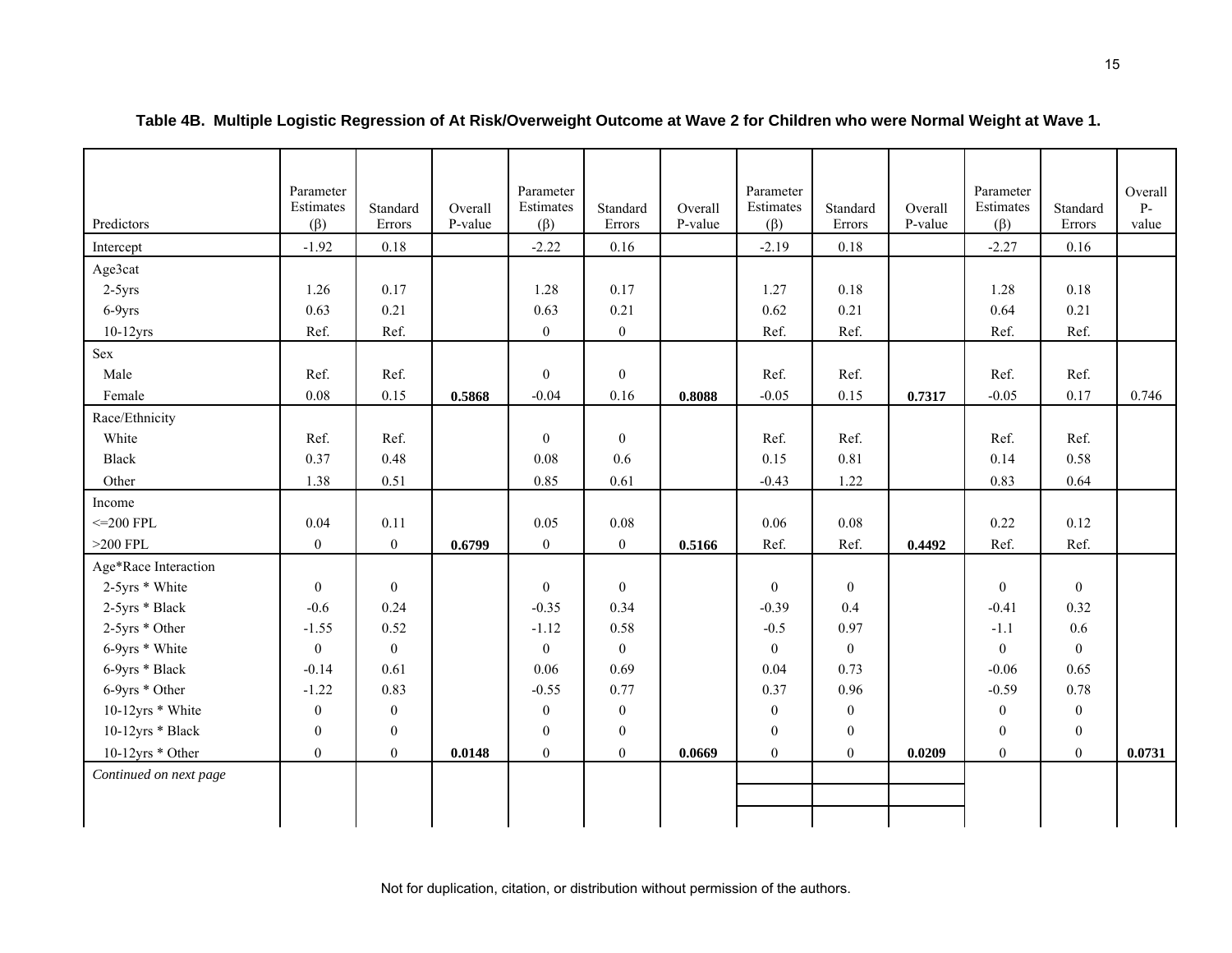| Any Parent Obese<br>OB-            |  | $\mathbf{0}$ | $\mathbf{0}$ |          | Ref.           | Ref.           |        | Ref.           | Ref.             |        |
|------------------------------------|--|--------------|--------------|----------|----------------|----------------|--------|----------------|------------------|--------|
| $OB+$                              |  | 1.29         | 0.16         | < 0.0001 | 1.22           | 0.1            |        | 1.44           | 0.18             |        |
| Race*Obese Parent Interaction      |  |              |              |          |                |                |        |                |                  |        |
| OB- * White                        |  |              |              |          | $\mathbf{0}$   | $\overline{0}$ |        |                |                  |        |
| OB- * Black                        |  |              |              |          | $\mathbf{0}$   | $\mathbf{0}$   |        |                |                  |        |
| OB-*Other                          |  |              |              |          | $\overline{0}$ | $\mathbf{0}$   |        |                |                  |        |
| $OB+$ * White                      |  |              |              |          | $\mathbf{0}$   | $\theta$       |        |                |                  |        |
| OB+ * Black                        |  |              |              |          | $-0.12$        | 0.52           |        |                |                  |        |
| $OB+ * Other$                      |  |              |              |          | 1.61           | 0.44           | 0.0004 |                |                  |        |
| Income*Obese Parent<br>Interaction |  |              |              |          |                |                |        |                |                  |        |
| OB- $* < = 200$ FPL                |  |              |              |          |                |                |        | $\overline{0}$ | $\boldsymbol{0}$ |        |
| OB- * > 200 FPL                    |  |              |              |          |                |                |        | $\theta$       | $\boldsymbol{0}$ |        |
| $OB+ * < = 200$ FPL                |  |              |              |          |                |                |        | $-0.49$        | 0.2              |        |
| $OB+ * < = 200$ FPL                |  |              |              |          |                |                |        | $\overline{0}$ | $\overline{0}$   | 0.0231 |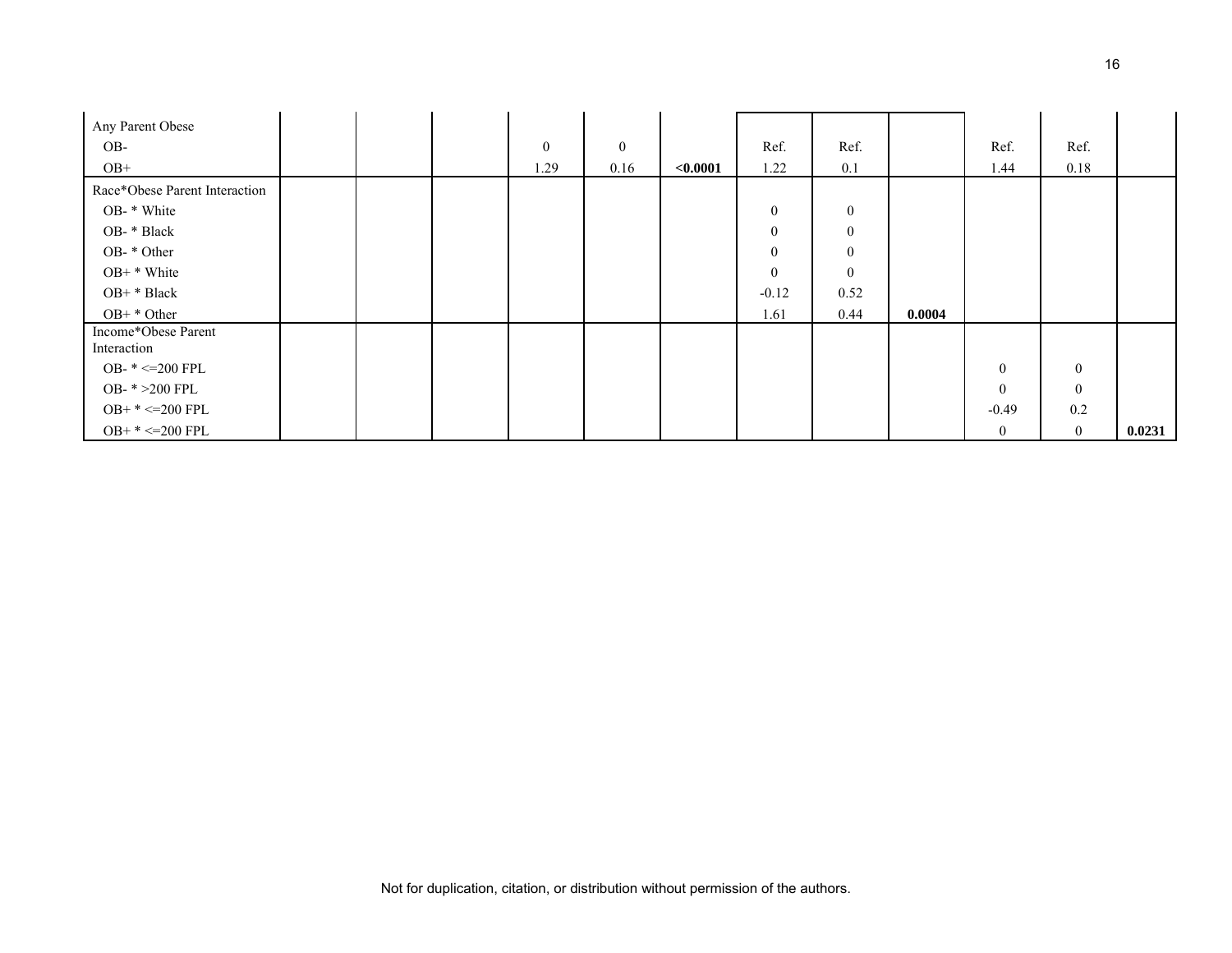|                                                | Parameter |          |          | Parameter |          |          | Parameter |          |          |
|------------------------------------------------|-----------|----------|----------|-----------|----------|----------|-----------|----------|----------|
|                                                | Estimates | Standard | Overall  | Estimates | Standard | Overall  | Estimates | Standard | Overall  |
| Predictors                                     | $(\beta)$ | Errors   | P-value  | $(\beta)$ | Errors   | P-value  | $(\beta)$ | Errors   | P-value  |
| Intercept                                      | $-2.03$   | 0.13     |          | $-2.16$   | 0.16     |          | $-2.17$   | 0.16     |          |
| Age3cat                                        |           |          |          |           |          |          |           |          |          |
| $2-5yrs$                                       | 0.99      | 0.12     |          | 1.04      | 0.10     |          | 1.08      | 0.11     |          |
| $6-9yrs$                                       | 0.34      | 0.20     |          | 0.38      | 0.19     |          | 0.43      | 0.17     |          |
| $10-12$ yrs                                    | 0.00      | 0.00     | < 0.0001 | 0.00      | 0.00     | < 0.0001 | 0.00      | 0.00     | < 0.0001 |
| Sex                                            |           |          |          |           |          |          |           |          |          |
| Male                                           | 0.00      | 0.00     |          | 0.00      | 0.00     |          | 0.00      | 0.00     |          |
| Female                                         | $-0.10$   | 0.10     | 0.32     | $-0.08$   | 0.10     | 0.40     | $-0.08$   | 0.08     | 0.32     |
| Race/Ethnicity                                 |           |          |          |           |          |          |           |          |          |
| White                                          | 0.00      | 0.00     |          | 0.00      | 0.00     |          | 0.00      | 0.00     |          |
| <b>Black</b>                                   | $-0.07$   | 0.22     |          | $-0.03$   | 0.24     |          | 0.03      | 0.16     |          |
| Other                                          | $-0.05$   | 0.33     | 0.95     | 0.00      | 0.32     | 0.99     | 0.02      | 0.32     | 0.97     |
| Income                                         |           |          |          |           |          |          |           |          |          |
| $\leq$ 200 FPL                                 | $-0.03$   | 0.09     |          | 0.02      | 0.09     |          | 0.02      | 0.12     |          |
| $>200$ FPL                                     | 0.00      | 0.00     | 0.76     | 0.00      | 0.00     | 0.81     | 0.00      | 0.00     | 0.86     |
| Parental Obesity Transition                    |           |          |          |           |          |          |           |          |          |
| $OB - \rightarrow OB -$                        | 0.00      | 0.00     |          | 0.00      | 0.00     |          | 0.00      | 0.00     |          |
| $OB - \rightarrow OB +$                        | 1.41      | 0.20     |          | 1.33      | 0.19     |          | 1.15      | 0.32     |          |
| $OB+$ $\rightarrow$ OB-                        | 0.73      | 0.11     |          | 0.61      | 0.11     |          | 0.55      | 0.10     |          |
| $OB^+ \rightarrow OB^+$                        | 2.40      | 0.47     | < 0.0001 | 2.46      | 0.48     | < 0.0001 | 2.39      | 0.37     |          |
| Birthweight                                    |           |          |          |           |          |          |           |          |          |
| Very low birthweight $\left(\leq 1500g\right)$ |           |          |          | $-1.08$   | 0.47     |          | $-1.14$   | 0.39     |          |
| Low birthweight $(1501-2500g)$                 |           |          |          | 0.43      | 0.73     |          | 0.37      | 0.45     |          |
| Normal (2501-4000g)                            |           |          |          | 0.00      | 0.00     |          | 0.00      | 0.00     |          |
| High birthweight $($ >4000g)                   |           |          |          | 0.41      | 0.11     | < 0.0001 | 0.19      | 0.26     |          |
| Continued on next page                         |           |          |          |           |          |          |           |          |          |

**Table 4C. Multiple Logistic Regression of At Risk/Overweight Outcome at Wave 2 for Children who were Normal Weight at Wave 1.**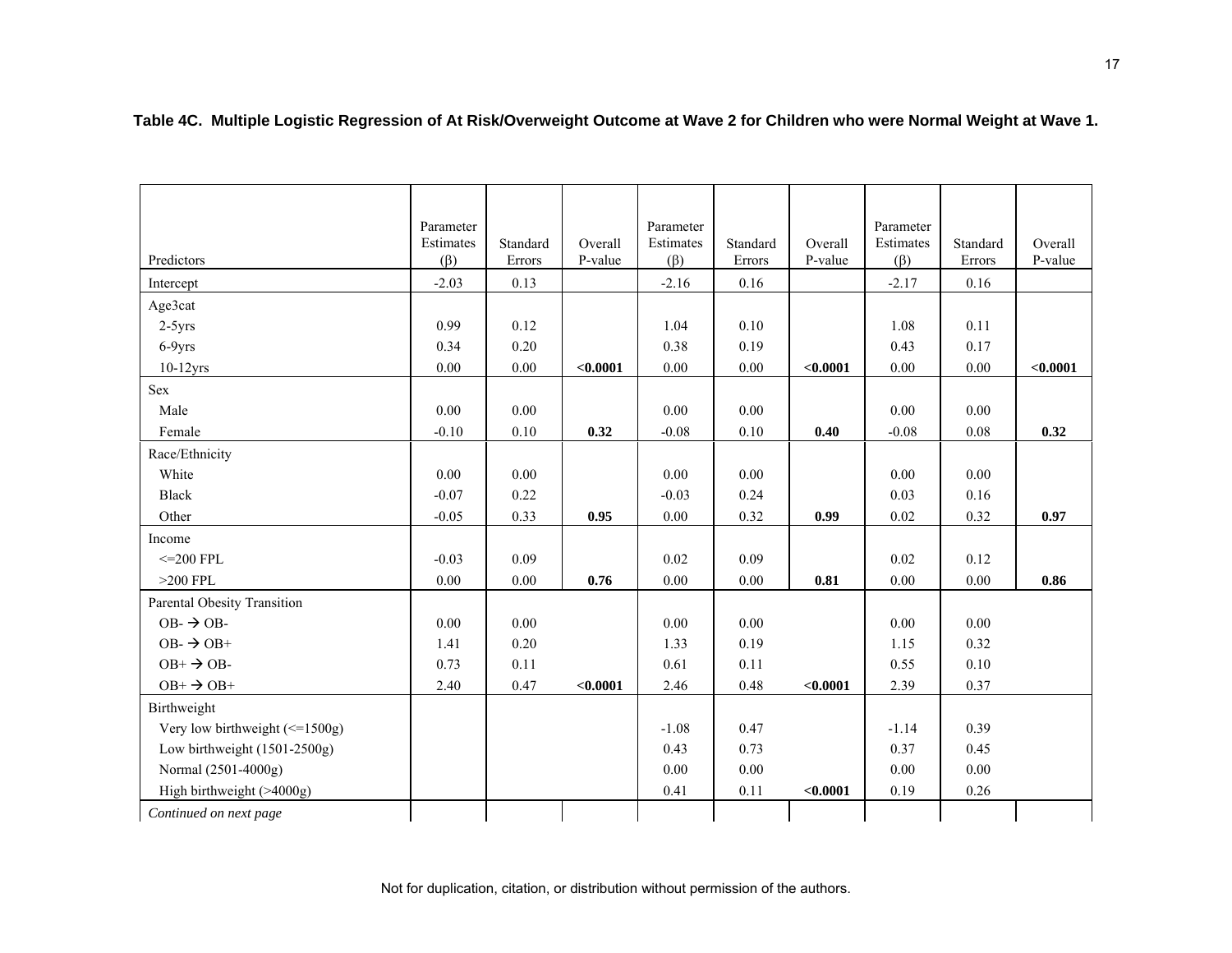| Parental Obesity Transition*Birthweight               |  |  |  |          |      |        |
|-------------------------------------------------------|--|--|--|----------|------|--------|
| $OB - \rightarrow OB - * \text{Very low birthweight}$ |  |  |  | 0.00     | 0.00 |        |
| $OB - \rightarrow OB - * Low birth weight$            |  |  |  | 0.00     | 0.00 |        |
| $OB - \rightarrow OB - * Normal$                      |  |  |  | 0.00     | 0.00 |        |
| $OB - \rightarrow OB - * High birth weight$           |  |  |  | 0.00     | 0.00 |        |
| OB- $\rightarrow$ OB+ * Very low birthweight          |  |  |  | 0.00     | 0.00 |        |
| $OB - \rightarrow OB + * Low birth weight$            |  |  |  | 0.75     | 2.62 |        |
| $OB - \rightarrow OB + * Normal$                      |  |  |  | 0.00     | 0.00 |        |
| OB- $\rightarrow$ OB+ * High birthweight              |  |  |  | 0.57     | 0.94 |        |
| $OB^+ \rightarrow OB^-$ Very low birthweight          |  |  |  | 0.00     | 0.00 |        |
| $OB^+ \rightarrow OB^-$ * Low birthweight             |  |  |  | $-0.30$  | 0.89 |        |
| $OB^+ \rightarrow OB^-$ Normal                        |  |  |  | 0.00     | 0.00 |        |
| $OB^+ \rightarrow OB^-$ * High birthweight            |  |  |  | 0.37     | 0.32 |        |
| $OB^+ \rightarrow OB^+$ * Very low birthweight        |  |  |  | 0.00     | 0.00 |        |
| $OB^+ \rightarrow OB^+$ Low birthweight               |  |  |  | infinity |      |        |
| $OB^+ \rightarrow OB^+$ Normal                        |  |  |  | 0.00     | 0.00 |        |
| $OB^+ \rightarrow OB^+$ + High birthweight            |  |  |  | 1.98     | 2.03 | 0.0001 |

Please note: Tables 4A-4C were edited for space, so that model iterations that did not significantly alter the overall fit are not shown.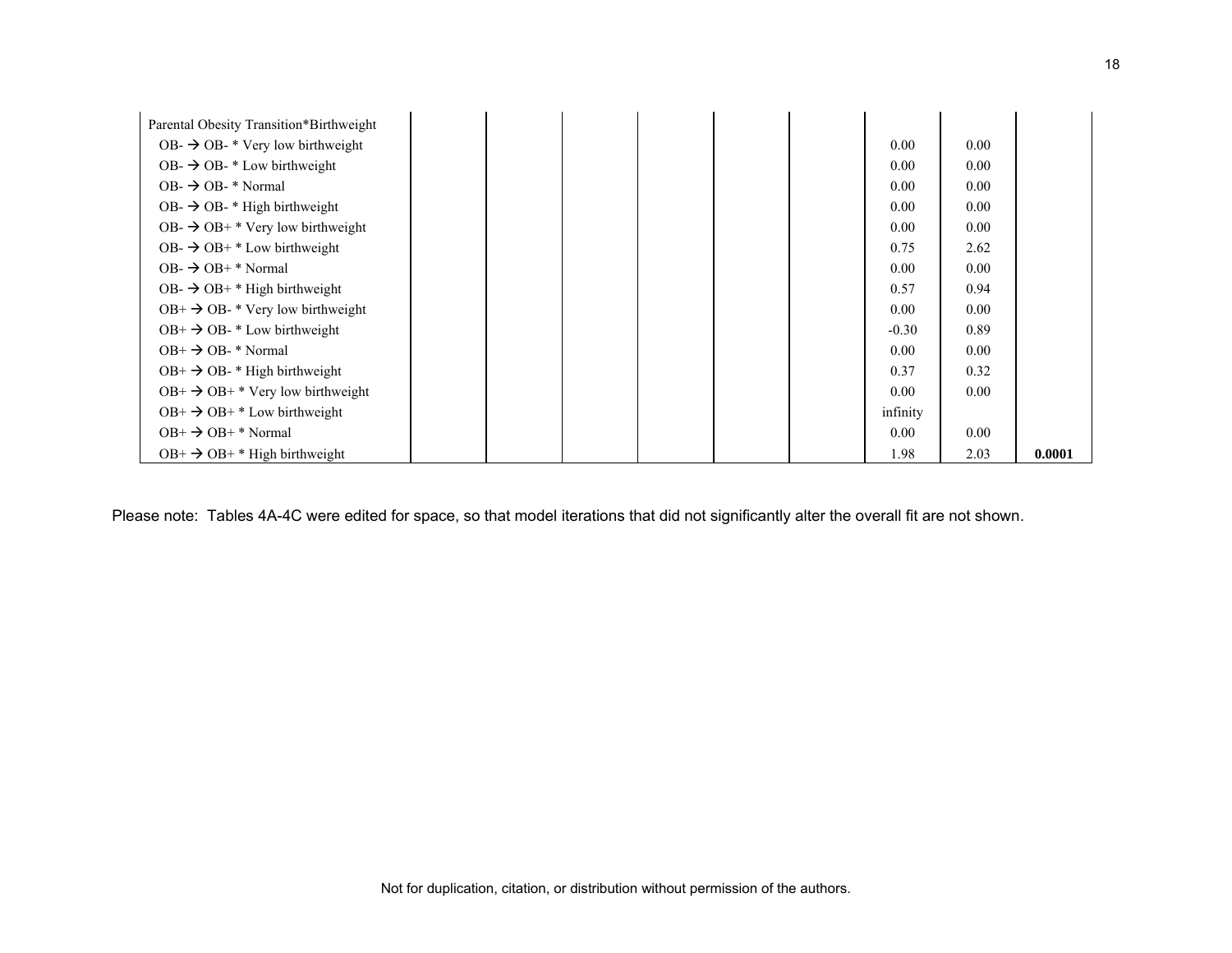Multiple logistic regression models for children who were AR/OW at Wave 1, comparing transition to NW versus remaining AR/OW, are presented in Tables 5A, 5B, and 5C (beginning on next page). Factors associated with AR/OW children transitioning to NW included:

(a) *age* – Across all models, children aged 6-9 years were *less* likely to transition  $AR/OW \rightarrow NW$  than children aged 10-12 years.

(b) *race/ethnicity* – Consistently the main effects for race/ethnicity indicated *less* likelihood of the AR/OW  $\rightarrow$  NW transition for children of "other" backgrounds compared to whites. In interactions with sex and age the sign for this group changed to indicated greater likelihood, while in interactions with parental obesity status the sign remained negative.

(c) *income* – As opposed to the NW  $\rightarrow$  AR/OW transition, for the AR/OW  $\rightarrow$  NW transition income was a predictive factor, indicating that children in low-income households were more likely to transition to NW than children in higher-income households.

(d) *parental obesity status* – Children with at least one obese parent were less likely to transition AR/OW  $\rightarrow$  NW.

(e) *parental obesity transition* – Of interest, children in households with parents who had transitioned OB+  $\rightarrow$  OB- were *less* likely to make the similar AR/OW  $\rightarrow$  NW transition themselves than were children living in households with  $OB - \rightarrow OB$ - parents.

Factors not associated with the AR/OW  $\rightarrow$  NW transition included sex (although in interaction with race/ethnicity it was associated) and birthweight.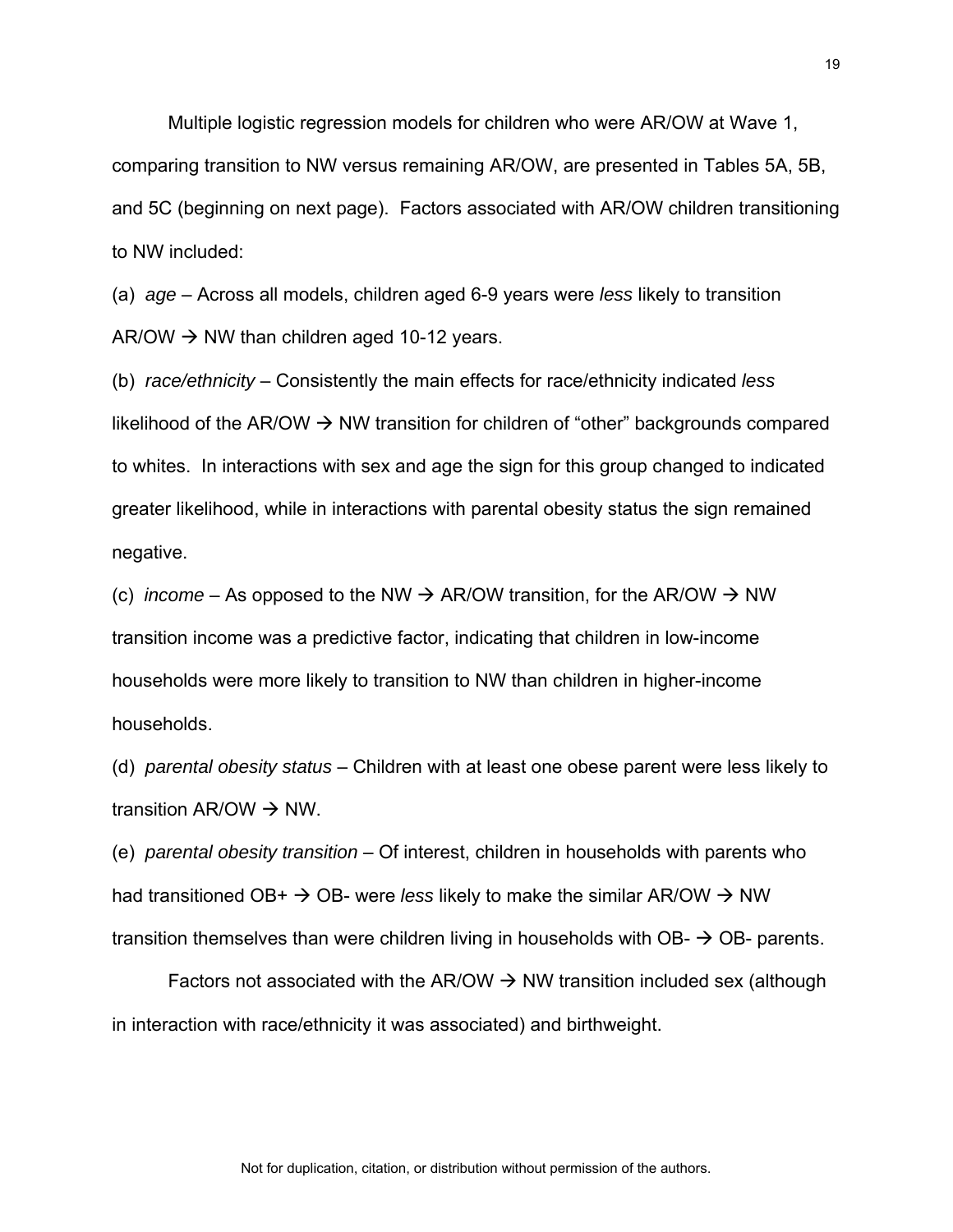| Predictors             | Paramet.<br>Estimate<br>$(\beta)$ | Standard<br>Errors | Overall<br>P-value | Paramet.<br>Estimate<br>$(\beta)$ | Standard<br>Errors | Overall<br>P-value | Paramet.<br>Estimate<br>$(\beta)$ | Standard<br>Errors | Overall<br>P-value | Paramet.<br>Estimate<br>$(\beta)$ | Standard<br>Errors | Overall<br>P-value | Paramet.<br>Estimate<br>$(\beta)$ | Standard<br>Errors | Overall<br>P-value |
|------------------------|-----------------------------------|--------------------|--------------------|-----------------------------------|--------------------|--------------------|-----------------------------------|--------------------|--------------------|-----------------------------------|--------------------|--------------------|-----------------------------------|--------------------|--------------------|
| Intercept              | $-0.36$                           | 0.29               |                    | $-0.16$                           | 0.22               |                    | $-0.11$                           | 0.16               |                    | 0.15                              | 0.13               |                    | $-0.11$                           | 0.14               |                    |
| Age3cat                |                                   |                    |                    |                                   |                    |                    |                                   |                    |                    |                                   |                    |                    |                                   |                    |                    |
| $2-5yrs$               | 0.29                              | 0.17               |                    | 0.29                              | 0.17               |                    | 0.28                              | 0.17               |                    | $-0.08$                           | 0.15               |                    | 0.06                              | 0.16               |                    |
| $6-9yrs$               | $-0.50$                           | 0.23               |                    | $-0.52$                           | 0.23               |                    | $-0.50$                           | 0.22               |                    | $-1.04$                           | 0.15               |                    | $-0.81$                           | 0.07               |                    |
| $10-12$ yrs            | Ref.                              | Ref.               | 0.002              | Ref.                              | Ref.               | 0.0003             | Ref.                              | Ref.               | 9E-04              | Ref.                              | Ref.               |                    | Ref.                              | Ref.               | < 0.0001           |
| Sex                    |                                   |                    |                    |                                   |                    |                    |                                   |                    |                    |                                   |                    |                    |                                   |                    |                    |
| Male                   | Ref.                              | Ref.               |                    | Ref.                              | Ref.               |                    | Ref.                              | Ref.               |                    | Ref.                              | Ref.               |                    | Ref.                              | Ref.               |                    |
| Female                 | 0.41                              | 0.26               | 0.126              | 0.39                              | 0.25               | 0.1191             | $0.28\,$                          | 0.15               |                    | 0.46                              | 0.25               | 0.075              | 0.23                              | 0.12               | 0.058              |
| Race/Ethnicity         |                                   |                    |                    |                                   |                    |                    |                                   |                    |                    |                                   |                    |                    |                                   |                    |                    |
| White                  |                                   |                    |                    | Ref.                              | Ref.               |                    | $0.00\,$                          | 0.00               |                    | Ref.                              | Ref.               |                    | Ref.                              | Ref.               |                    |
| Black                  |                                   |                    |                    | $-0.41$                           | 0.18               |                    | $-0.22$                           | 0.26               |                    | $-0.96$                           | 0.39               |                    | $-0.70$                           | 0.20               |                    |
| Other                  |                                   |                    |                    | $-0.59$                           | $0.08\,$           | < 0.0001           | $-1.04$                           | 0.20               |                    | $-1.95$                           | 0.57               |                    | $-0.91$                           | 0.23               | < 0.0001           |
| Race*Sex Interaction   |                                   |                    |                    |                                   |                    |                    |                                   |                    |                    |                                   |                    |                    |                                   |                    |                    |
| Male * White           |                                   |                    |                    |                                   |                    |                    | 0.00                              | 0.00               |                    |                                   |                    |                    |                                   |                    |                    |
| Male * Black           |                                   |                    |                    |                                   |                    |                    | $0.00\,$                          | 0.00               |                    |                                   |                    |                    |                                   |                    |                    |
| Male * Other           |                                   |                    |                    |                                   |                    |                    | 0.00                              | 0.00               |                    |                                   |                    |                    |                                   |                    |                    |
| Female * White         |                                   |                    |                    |                                   |                    |                    | $0.00\,$                          | 0.00               |                    |                                   |                    |                    |                                   |                    |                    |
| Female * Black         |                                   |                    |                    |                                   |                    |                    | $-0.43$                           | 0.44               |                    |                                   |                    |                    |                                   |                    |                    |
| Female * Other         |                                   |                    |                    |                                   |                    |                    | 1.01                              | 0.31               | 0.006              |                                   |                    |                    |                                   |                    |                    |
| Continued on next page |                                   |                    |                    |                                   |                    |                    |                                   |                    |                    |                                   |                    |                    |                                   |                    |                    |
|                        |                                   |                    |                    |                                   |                    |                    |                                   |                    |                    |                                   |                    |                    |                                   |                    |                    |
|                        |                                   |                    |                    |                                   |                    |                    |                                   |                    |                    |                                   |                    |                    |                                   |                    |                    |
|                        |                                   |                    |                    |                                   |                    |                    |                                   |                    |                    |                                   |                    |                    |                                   |                    |                    |
|                        |                                   |                    |                    |                                   |                    |                    |                                   |                    |                    |                                   |                    |                    |                                   |                    |                    |
|                        |                                   |                    |                    |                                   |                    |                    |                                   |                    |                    |                                   |                    |                    |                                   |                    |                    |
|                        |                                   |                    |                    |                                   |                    |                    |                                   |                    |                    |                                   |                    |                    |                                   |                    |                    |
|                        |                                   |                    |                    |                                   |                    |                    |                                   |                    |                    |                                   |                    |                    |                                   |                    |                    |

## **Table 5A. Multiple Logistic Regression of Normal Weight Outcome at Wave 2 for Children who were At Risk/Overweight at Wave 1.**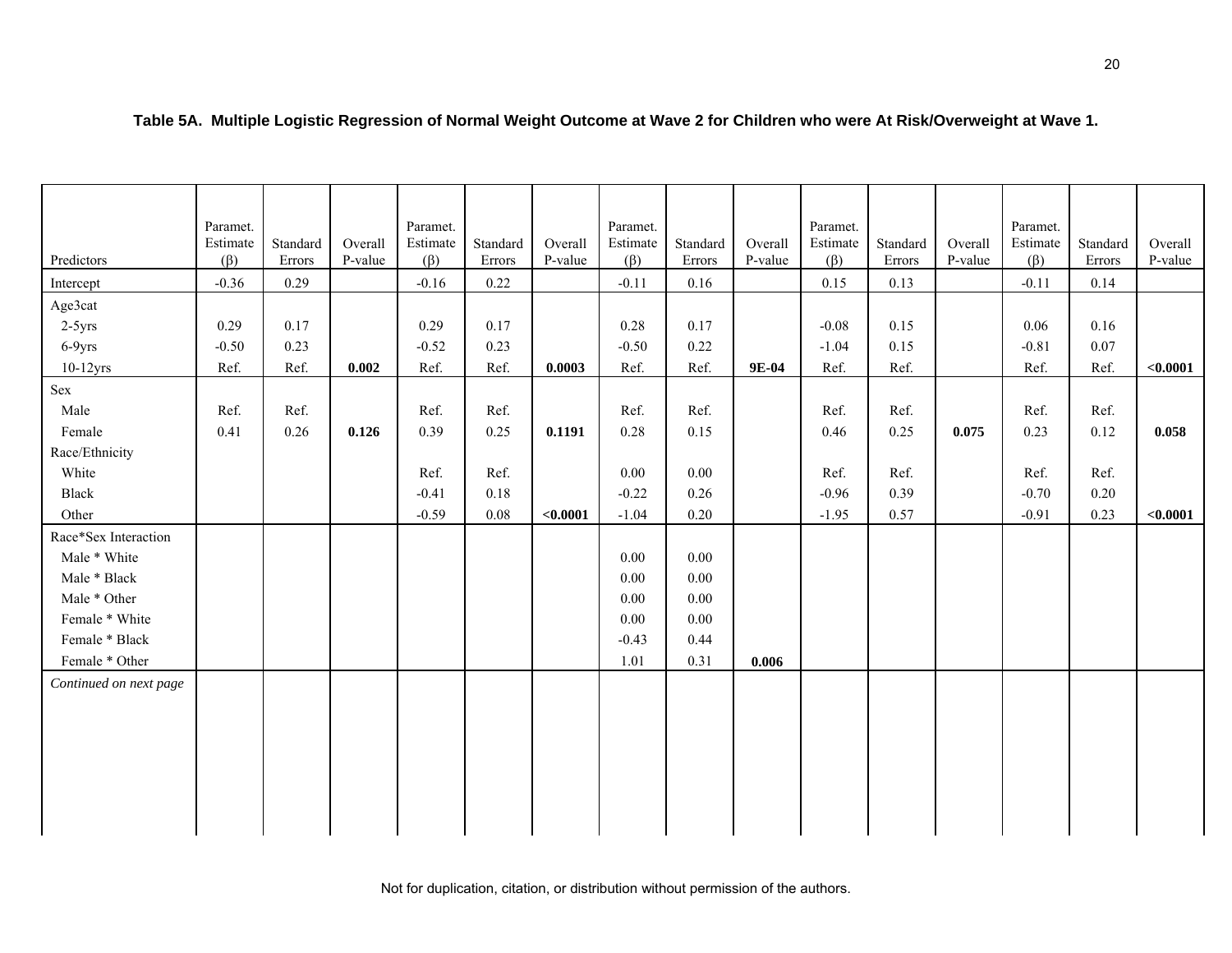| Age*Race Interaction |  |  |  |  |          |      |             |      |      |        |
|----------------------|--|--|--|--|----------|------|-------------|------|------|--------|
| 2-5yrs * White       |  |  |  |  | 0.00     | 0.00 |             |      |      |        |
| 2-5yrs * Black       |  |  |  |  | 0.61     | 0.53 |             |      |      |        |
| 2-5yrs * Other       |  |  |  |  | 1.44     | 0.41 |             |      |      |        |
| 6-9yrs * White       |  |  |  |  | 0.00     | 0.00 |             |      |      |        |
| 6-9yrs * Black       |  |  |  |  | 0.83     | 0.37 |             |      |      |        |
| 6-9yrs * Other       |  |  |  |  | 2.12     | 0.94 |             |      |      |        |
| 10-12yrs * White     |  |  |  |  | 0.00     | 0.00 |             |      |      |        |
| 10-12yrs * Black     |  |  |  |  | 0.00     | 0.00 |             |      |      |        |
| $10-12$ yrs * Other  |  |  |  |  | $0.00\,$ | 0.00 | ${<}0.0001$ |      |      |        |
| Income               |  |  |  |  |          |      |             |      |      |        |
| $\leq$ 200 FPL       |  |  |  |  |          |      |             | 0.78 | 0.17 |        |
| $>200$ FPL           |  |  |  |  |          |      |             | Ref. | Ref. | 0.0001 |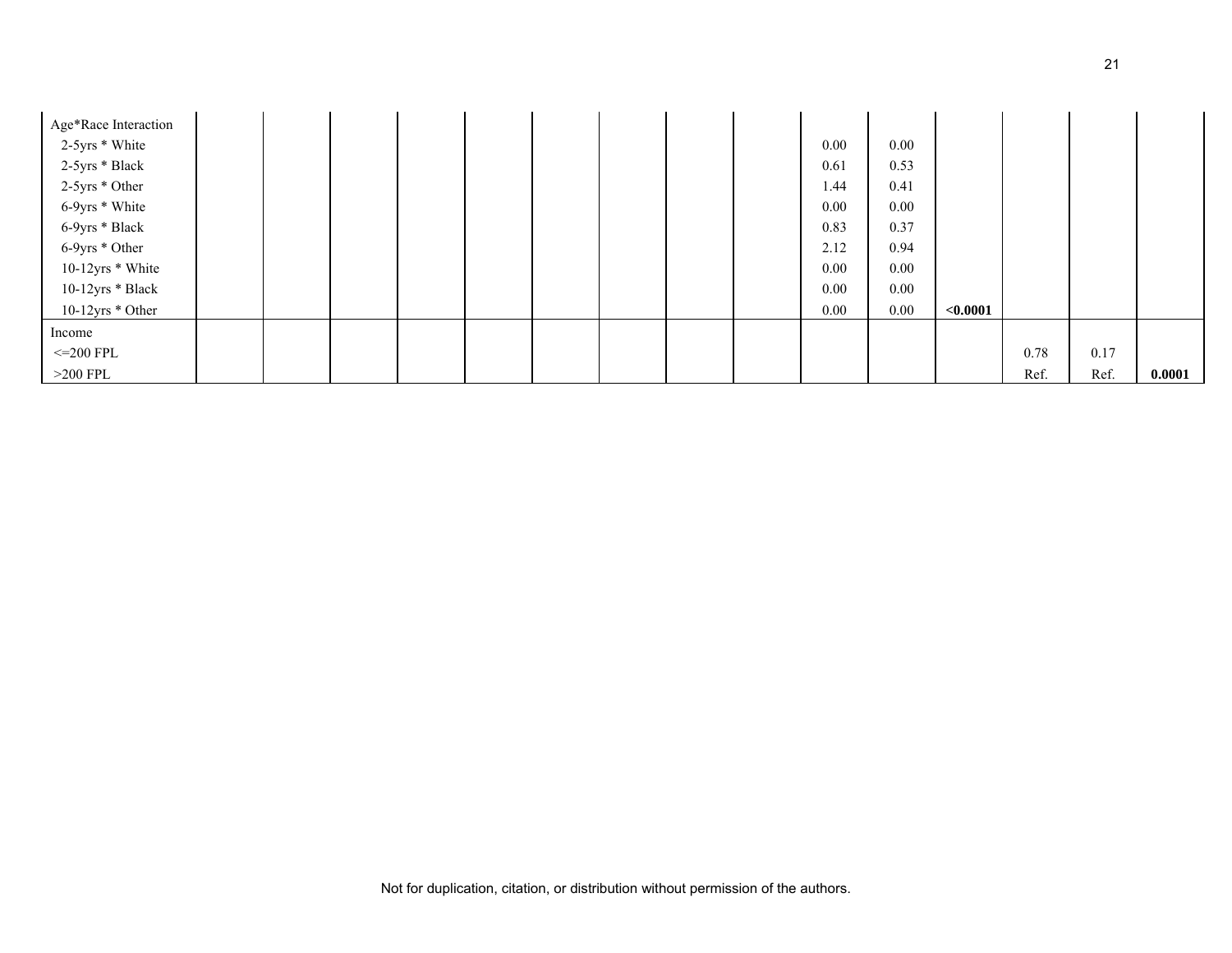| Predictors             | Parameter<br>Estimates<br>$(\beta)$ | Standard<br>Errors | Overall<br>P-value | Parameter<br>Estimates<br>$(\beta)$ | Standard<br>Errors | Overall<br>P-value | Parameter<br>Estimates<br>$(\beta)$ | Standard<br>Errors | Overall<br>P-value |
|------------------------|-------------------------------------|--------------------|--------------------|-------------------------------------|--------------------|--------------------|-------------------------------------|--------------------|--------------------|
| Intercept              | 0.02                                | 0.17               |                    | 0.26                                | 0.19               |                    | 0.19                                | $0.20\,$           |                    |
| Age3cat                |                                     |                    |                    |                                     |                    |                    |                                     |                    |                    |
| $2-5yrs$               | $-0.18$                             | 0.15               |                    | $-0.11$                             | 0.09               |                    | $-0.13$                             | 0.09               |                    |
| 6-9yrs                 | $-1.09$                             | 0.10               |                    | $-1.11$                             | 0.11               |                    | $-1.09$                             | 0.10               |                    |
| $10-12$ yrs            | 0.00                                | 0.00               |                    | 0.00                                | 0.00               |                    | 0.00                                | 0.00               |                    |
| Sex                    |                                     |                    |                    |                                     |                    |                    |                                     |                    |                    |
| Male                   | 0.00                                | 0.00               |                    | 0.00                                | 0.00               |                    | 0.00                                | 0.00               |                    |
| Female                 | 0.37                                | 0.16               |                    | 0.48                                | 0.19               |                    | 0.44                                | 0.17               |                    |
| Race/Ethnicity         |                                     |                    |                    |                                     |                    |                    |                                     |                    |                    |
| White                  | 0.00                                | 0.00               |                    | 0.00                                | 0.00               |                    | 0.00                                | 0.00               |                    |
| Black                  | $-0.97$                             | 0.30               |                    | $-0.68$                             | 0.36               |                    | $-0.27$                             | 0.33               |                    |
| Other                  | $-2.33$                             | 0.36               |                    | $-2.63$                             | 0.36               |                    | $-3.49$                             | 0.75               |                    |
| Income                 |                                     |                    |                    |                                     |                    |                    |                                     |                    |                    |
| $\leq$ 200 FPL         | 0.77                                | 0.18               |                    | 0.75                                | 0.17               |                    | 0.74                                | 0.17               |                    |
| $>200$ FPL             | 0.00                                | 0.00               | 0.0002             | 0.00                                | 0.00               | 0.0002             | 0.00                                | 0.00               | 0.0002             |
| Age*Race Interaction   |                                     |                    |                    |                                     |                    |                    |                                     |                    |                    |
| 2-5yrs * White         | 0.00                                | 0.00               |                    | 0.00                                | 0.00               |                    | 0.00                                | 0.00               |                    |
| 2-5yrs * Black         | 0.54                                | 0.47               |                    | 0.31                                | 0.62               |                    | 0.23                                | 0.60               |                    |
| 2-5yrs * Other         | 1.77                                | 0.42               |                    | 2.04                                | 0.36               |                    | 3.26                                | 0.77               |                    |
| 6-9yrs * White         | 0.00                                | 0.00               |                    | 0.00                                | 0.00               |                    | 0.00                                | 0.00               |                    |
| 6-9yrs * Black         | 0.81                                | 0.45               |                    | 0.93                                | 0.42               |                    | 0.98                                | 0.46               |                    |
| 6-9yrs * Other         | 1.40                                | 1.37               |                    | 1.93                                | 1.27               |                    | 3.27                                | 1.89               |                    |
| 10-12yrs * White       | 0.00                                | 0.00               |                    | 0.00                                | 0.00               |                    | 0.00                                | 0.00               |                    |
| 10-12yrs * Black       | 0.00                                | 0.00               |                    | 0.00                                | 0.00               |                    | 0.00                                | 0.00               |                    |
| 10-12yrs * Other       | $0.00\,$                            | $0.00\,$           | 0.0001             | $0.00\,$                            | $0.00\,$           | < 0.0001           | $0.00\,$                            | $0.00\,$           | < 0.0001           |
| Continued on next page |                                     |                    |                    |                                     |                    |                    |                                     |                    |                    |
|                        |                                     |                    |                    |                                     |                    |                    |                                     |                    |                    |

**Table 5B. Multiple Logistic Regression of Normal Weight Outcome at Wave 2 for Children who were At Risk/Overweight at Wave 1.**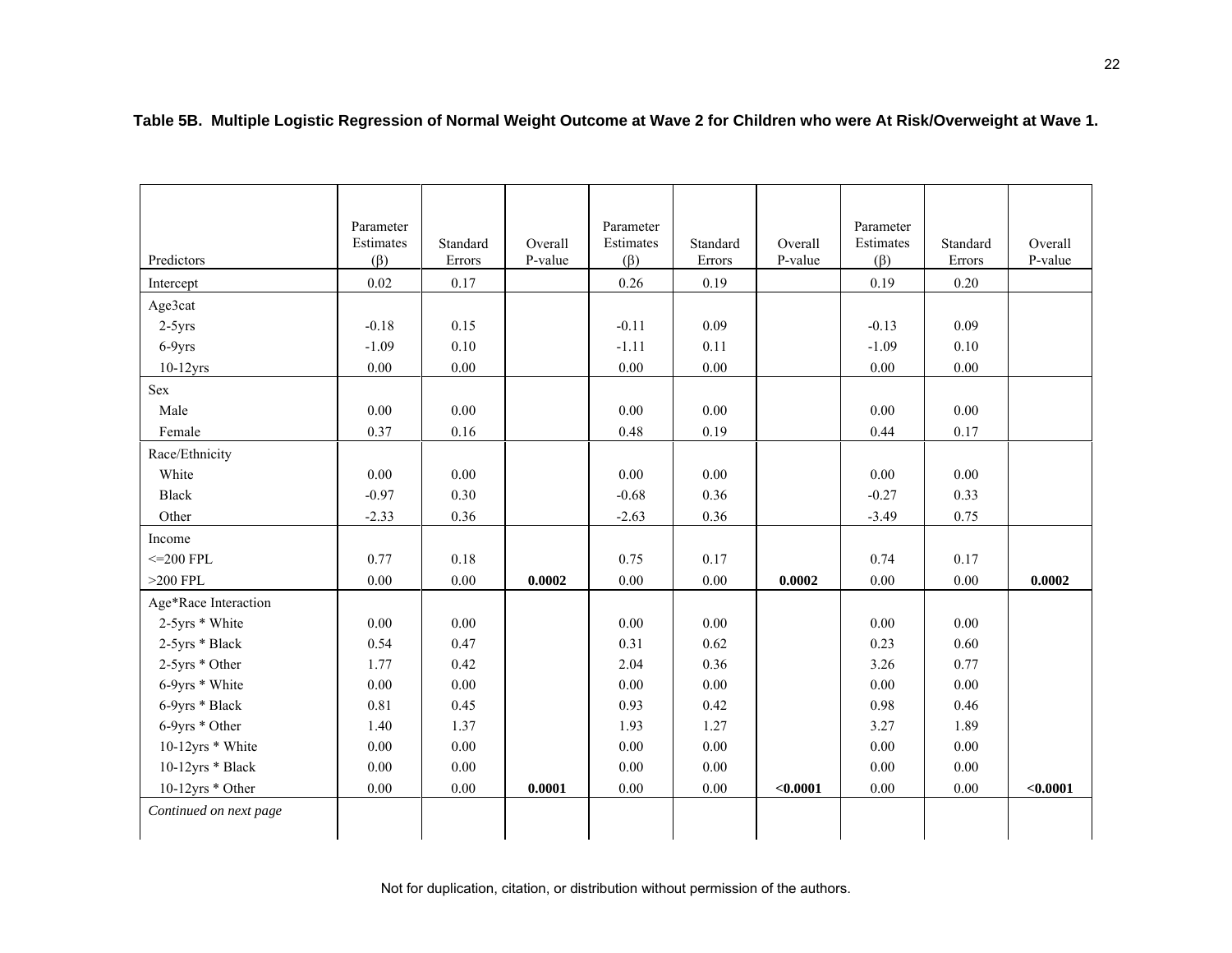| Sex*Race Interaction          |         |          |        |         |          |        |          |      |          |
|-------------------------------|---------|----------|--------|---------|----------|--------|----------|------|----------|
| Male * White                  | 0.00    | 0.00     |        | 0.00    | 0.00     |        | 0.00     | 0.00 |          |
| Male * Black                  | 0.00    | 0.00     |        | 0.00    | $0.00\,$ |        | 0.00     | 0.00 |          |
| Male * Other                  | 0.00    | $0.00\,$ |        | 0.00    | 0.00     |        | 0.00     | 0.00 |          |
| Female * White                | 0.00    | 0.00     |        | 0.00    | 0.00     |        | 0.00     | 0.00 |          |
| Female * Black                | $-0.55$ | 0.44     |        | $-0.79$ | 0.33     |        | $-0.86$  | 0.37 |          |
| Female * Other                | 0.73    | 0.37     | 0.1178 | 0.97    | 0.39     | 0.0064 | 2.21     | 0.54 | < 0.0001 |
| Any Parent Obese              |         |          |        |         |          |        |          |      |          |
| OB-                           |         |          |        | 0.00    | 0.00     |        | $0.00\,$ | 0.00 |          |
| $OB+$                         |         |          |        | $-0.92$ | 0.23     | 0.0005 | $-0.64$  | 0.21 |          |
| Race*Obese Parent Interaction |         |          |        |         |          |        |          |      |          |
| OB- * White                   |         |          |        |         |          |        | 0.00     | 0.00 |          |
| OB- * Black                   |         |          |        |         |          |        | 0.00     | 0.00 |          |
| OB- * Other                   |         |          |        |         |          |        | 0.00     | 0.00 |          |
| $OB+$ * White                 |         |          |        |         |          |        | 0.00     | 0.00 |          |
| OB+ * Black                   |         |          |        |         |          |        | $-0.90$  | 0.34 |          |
| $OB+ * Other$                 |         |          |        |         |          |        | $-2.01$  | 1.03 | 0.0007   |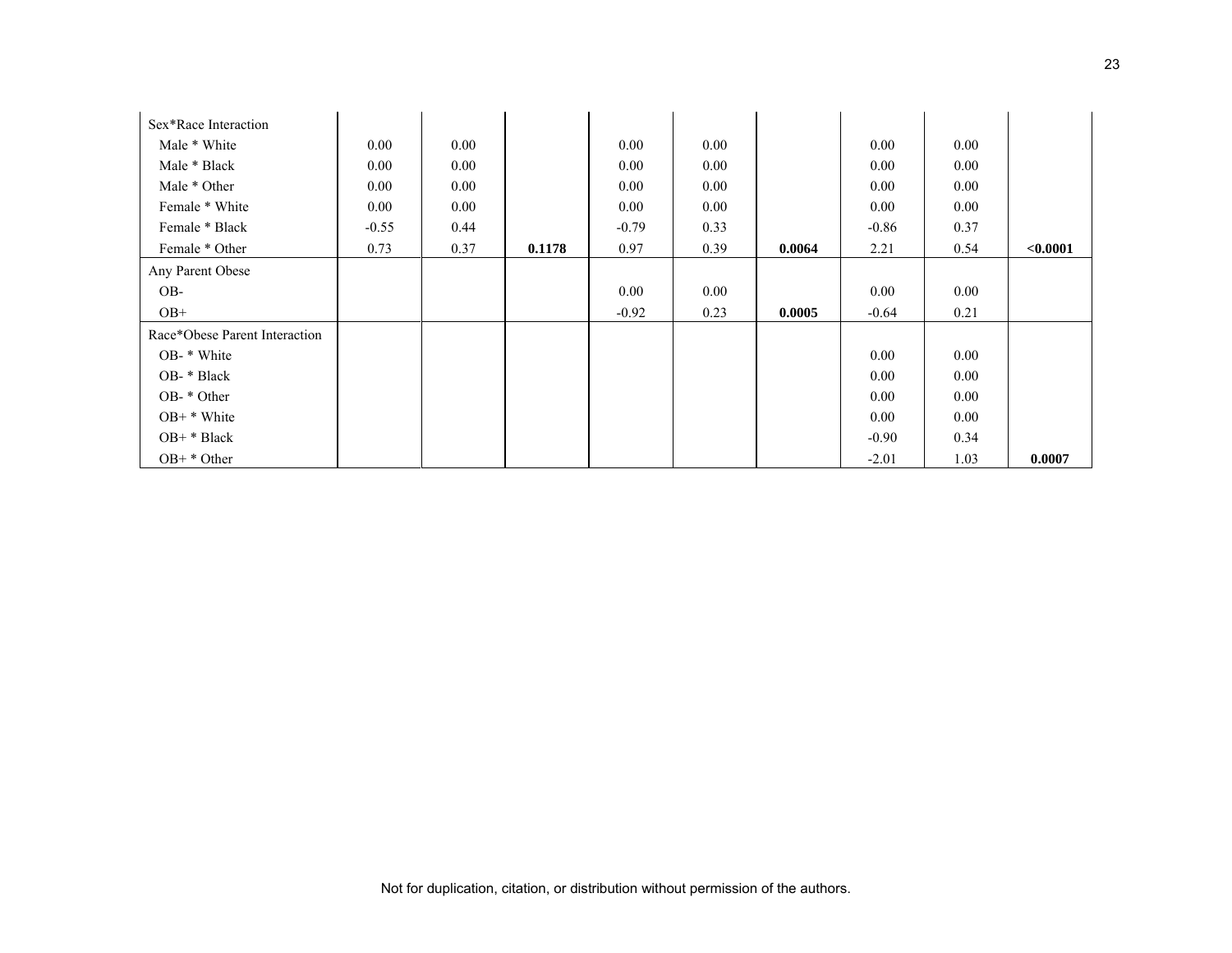|                                                | Parameter |          |          | Parameter |          |          | Parameter |          |          |
|------------------------------------------------|-----------|----------|----------|-----------|----------|----------|-----------|----------|----------|
|                                                | Estimates | Standard | Overall  | Estimates | Standard | Overall  | Estimates | Standard | Overall  |
| Predictors                                     | $(\beta)$ | Errors   | P-value  | $(\beta)$ | Errors   | P-value  | $(\beta)$ | Errors   | P-value  |
| Intercept                                      | $-0.13$   | 0.17     |          | $-0.09$   | 0.15     |          | $-0.02$   | 0.17     |          |
| Age3cat                                        |           |          |          |           |          |          |           |          |          |
| $2-5yrs$                                       | 0.22      | 0.11     |          | 0.23      | 0.13     |          | 0.17      | 0.16     |          |
| 6-9yrs                                         | $-0.73$   | 0.11     |          | $-0.73$   | 0.12     |          | $-0.69$   | 0.11     |          |
| $10-12$ yrs                                    | 0.00      | 0.00     | < 0.0001 | $0.00\,$  | 0.00     | < 0.0001 | $0.00\,$  | $0.00\,$ | < 0.0001 |
| Sex                                            |           |          |          |           |          |          |           |          |          |
| Male                                           | 0.00      | 0.00     |          | 0.00      | 0.00     |          | 0.00      | 0.00     |          |
| Female                                         | 0.45      | $0.18\,$ | 0.02     | 0.43      | 0.22     | 0.06     | 0.41      | 0.22     | 0.07     |
| Race/Ethnicity                                 |           |          |          |           |          |          |           |          |          |
| White                                          | 0.00      | 0.00     |          | 0.00      | 0.00     |          | 0.00      | 0.00     |          |
| <b>Black</b>                                   | $-0.65$   | 0.44     |          | $-0.66$   | 0.48     |          | $-0.62$   | 0.48     |          |
| Other                                          | $-1.29$   | 0.22     | < 0.0001 | $-1.26$   | 0.25     | < 0.0001 | $-1.26$   | 0.24     | < 0.0001 |
| Income                                         |           |          |          |           |          |          |           |          |          |
| $\leq$ 200 FPL                                 | 0.88      | 0.15     |          | 0.89      | 0.15     |          | 0.87      | 0.15     |          |
| $>200$ FPL                                     | 0.00      | 0.00     | < 0.0001 | 0.00      | 0.00     | < 0.0001 | 0.00      | 0.00     | < 0.0001 |
| Parental Obesity Transition                    |           |          |          |           |          |          |           |          |          |
| $OB - \rightarrow OB -$                        | 0.00      | 0.00     |          | 0.00      | 0.00     |          | 0.00      | 0.00     |          |
| $OB - \rightarrow OB +$                        | $-0.40$   | 0.43     |          | $-0.39$   | 0.46     |          | $-0.55$   | 0.61     |          |
| $OB+$ $\rightarrow$ OB-                        | $-1.45$   | 0.14     |          | $-1.35$   | 0.11     |          | $-2.65$   | 0.52     |          |
| $OB^+ \rightarrow OB^+$                        | $-0.64$   | 0.69     | < 0.0001 | $-0.66$   | 0.69     | < 0.0001 | $-0.61$   | 0.74     |          |
| Birthweight                                    |           |          |          |           |          |          |           |          |          |
| Very low birthweight $\left(\leq 1500g\right)$ |           |          |          | $-0.48$   | 1.79     |          | $-0.54$   | 1.82     |          |
| Low birthweight $(1501-2500g)$                 |           |          |          | $-0.10$   | 0.25     |          | $-0.14$   | 0.31     |          |
| Normal (2501-4000g)                            |           |          |          | 0.00      | 0.00     |          | 0.00      | 0.00     |          |
| High birthweight (>4000g)                      |           |          |          | $-0.22$   | 0.37     | 0.60     | $-0.48$   | 0.25     |          |
| Continued on next page                         |           |          |          |           |          |          |           |          |          |

**Table 5C. Multiple Logistic Regression of Normal Weight Outcome at Wave 2 for Children who were At Risk/Overweight at Wave 1.**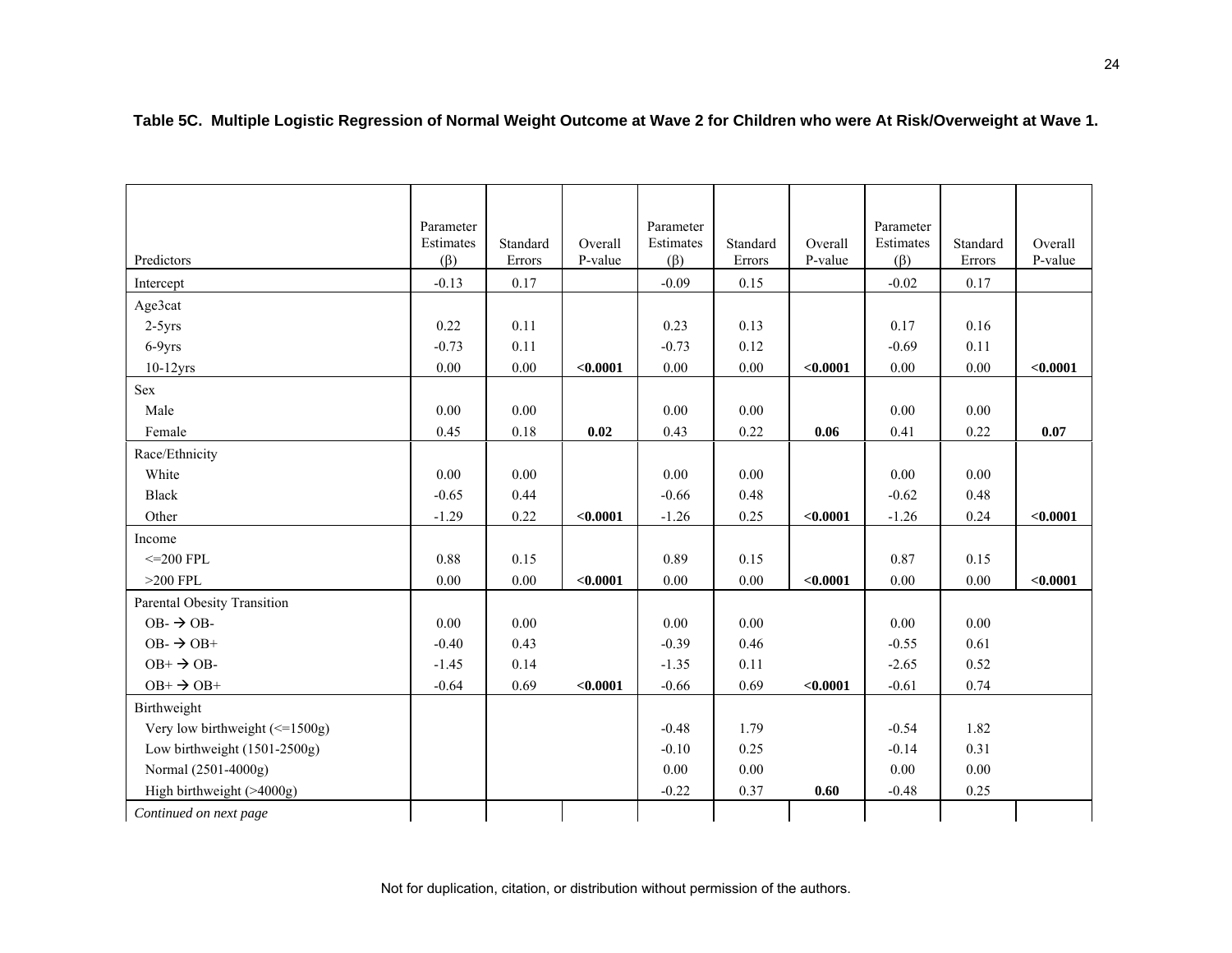| Parental Obesity Transition*Birthweight        |  |  |          |      |      |
|------------------------------------------------|--|--|----------|------|------|
| OB- $\rightarrow$ OB- $*$ Very low birthweight |  |  | 0.00     | 0.00 |      |
| $OB$ - $\rightarrow$ OB- $*$ Low birthweight   |  |  | 0.00     | 0.00 |      |
| $OB - \rightarrow OB - * Normal$               |  |  | 0.00     | 0.00 |      |
| $OB \rightarrow$ OB- $*$ High birthweight      |  |  | 0.00     | 0.00 |      |
| OB- $\rightarrow$ OB+ * Very low birthweight   |  |  | 0.00     | 0.00 |      |
| OB- $\rightarrow$ OB+ * Low birthweight        |  |  | $-1.09$  | 1.39 |      |
| $OB \rightarrow$ $OB+$ * Normal                |  |  | 0.00     | 0.00 |      |
| OB- $\rightarrow$ OB+ $*$ High birthweight     |  |  | 0.79     | 0.86 |      |
| $OB^+ \rightarrow OB^-$ * Very low birthweight |  |  | 0.00     | 0.00 |      |
| $OB^+ \rightarrow OB^-$ Low birthweight        |  |  | infinity |      |      |
| $OB^+ \rightarrow OB^-$ Normal                 |  |  | 0.00     | 0.00 |      |
| $OB^+ \rightarrow OB^-$ * High birthweight     |  |  | infinity |      |      |
| $OB^+ \rightarrow OB^+$ Yery low birthweight   |  |  | 0.00     | 0.00 |      |
| $OB^+ \rightarrow OB^+$ Low birthweight        |  |  | infinity |      |      |
| $OB^+ \rightarrow OB^+$ Normal                 |  |  | 0.00     | 0.00 |      |
| $OB^+ \rightarrow OB^+$ + High birthweight     |  |  | $-0.46$  | 0.44 | 0.06 |

Please note: Tables 5A-5C were edited for space, so that model iterations that did not significantly alter the overall fit are not shown.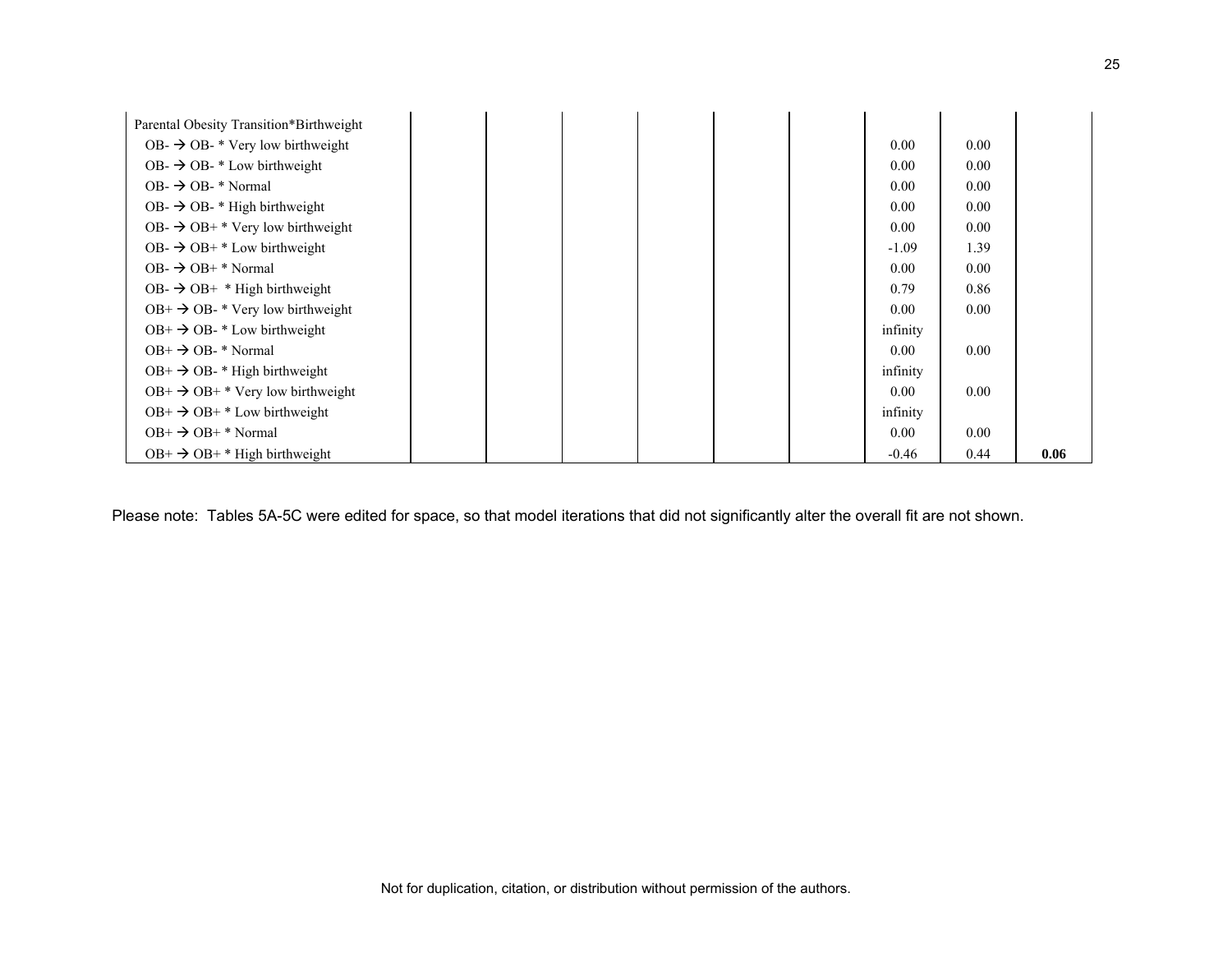To clarify the effects of several interaction terms in the two different model families, we selected a combination of variables that appeared to most comprehensively reflect the associations with child BMI transitions in both directions. This combination of variables and interactions was: age, sex, race/ethnicity, household income, age\*race/ethnicity, race/ethnicity\*parental obesity status, and age\*race/ethnicity\*parental obesity status. We chose to examine parental obesity status instead of parental obesity transitions because of the overall contrast in the latter variable between OB-  $\rightarrow$  OB- parents and the others, which was equivalent to the OBversus OB+ dichotomy.

From this model, we calculated the predictive marginal (adjusted) probability of AR/OW at Wave 2 for children who were NW at Wave 1, and of NW at Wave 2 for children who were AR/OW at Wave 1. The findings appear below, in Figures 3 and 4 (next page). In both instances, the influence of parental obesity is apparent. For example, among children NW at Wave 1, whether an obese parent was present was associated with a significantly higher probability of AR/OW at Wave 2 for white children in all 3 age groups, for black children aged 6-9 years old, and for "other" children aged 2-5 years. Among AR/OW children at Wave 1, whether an obese parent was present was associated with a significantly lower probability of NW at Wave 2 for white and black children aged 6-9 years, and a similar though not statistically significant trend was apparent for almost every other age\*race/ethnicity subgroup. Taken together, these data illustrate how the effect of parental obesity cuts across ages and race/ethnicity groups to promote AR/OW among previously NW children, and to promote persistent AR/OW among already AR/OW children. In other words, when accounting for children's

Not for duplication, citation, or distribution without permission of the authors.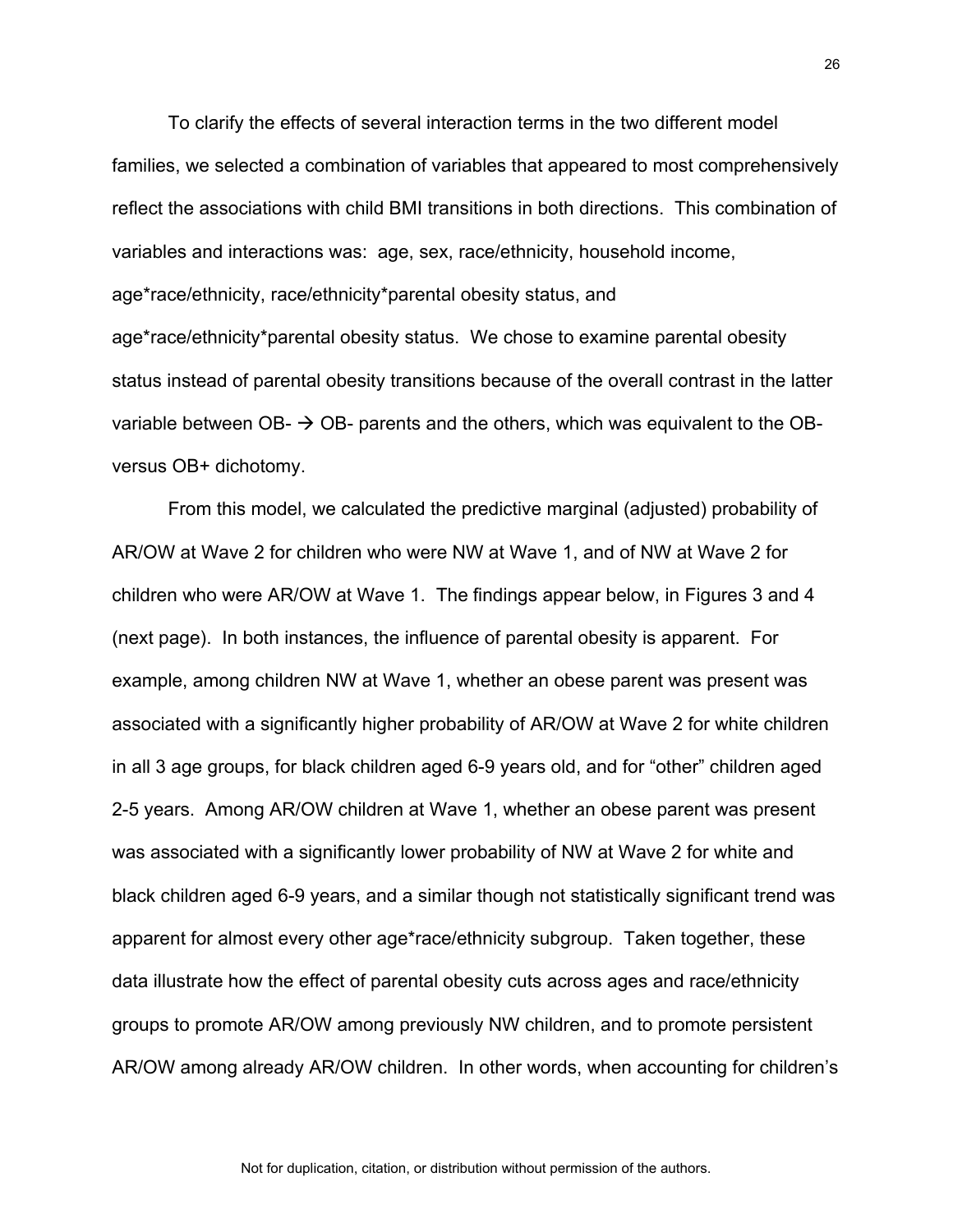age, sex, race/ethnicity, and household income, parental obesity may be the core component of children's BMI "inertia," promoting persistent AR/OW in the minority of children already AR/OW and opposing NW among the majority of children who are NW.



**Figure 3. Adjusted Probability of AR/OW at Wave 2 for Children NW at Wave 1.** Point estimates and 95% confidence intervals are shown. Absence of a bar indicates no observations were available for estimation.

(Figure 4 on next page)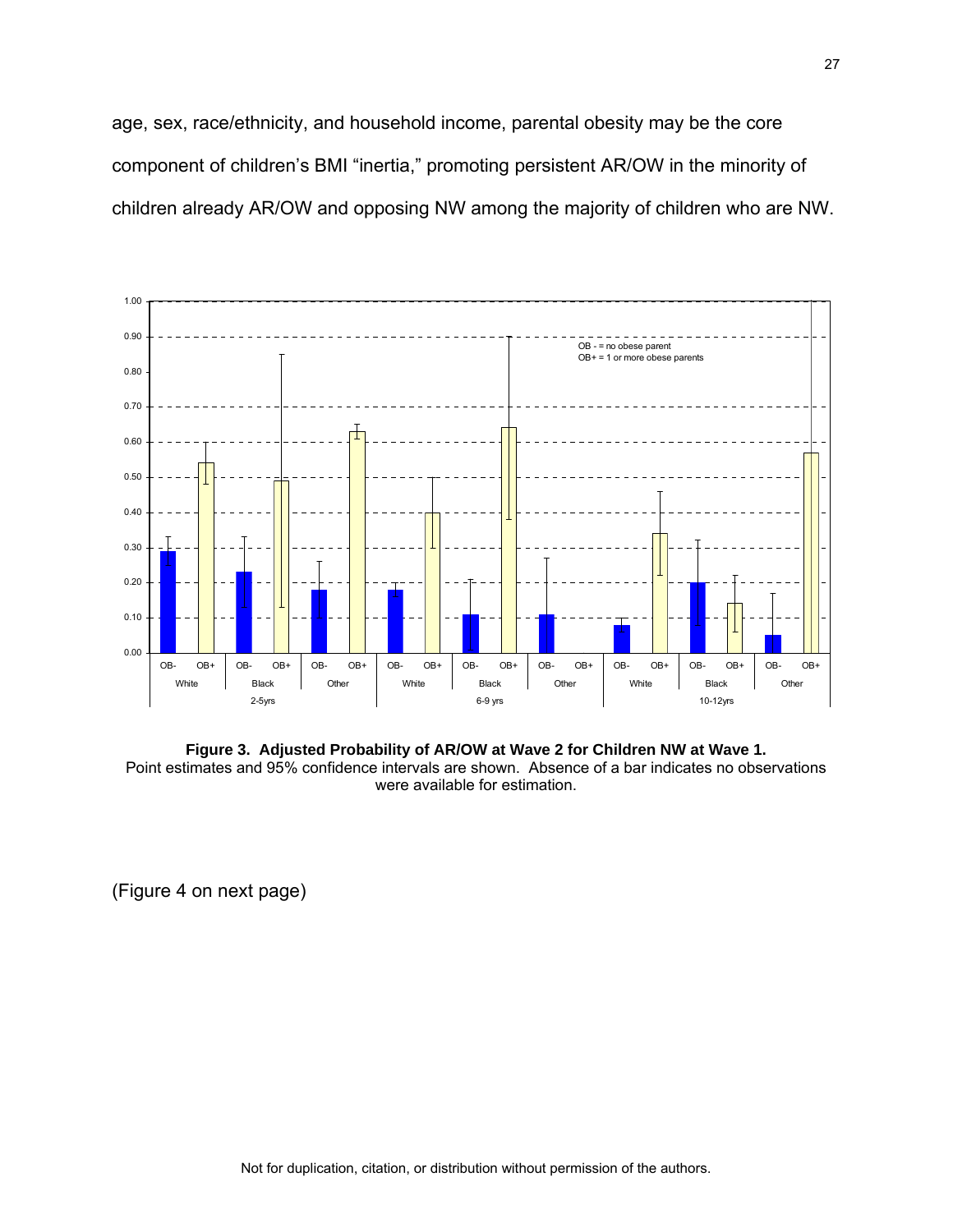

**Figure 4. Adjusted Probability of NW at Wave 2 for Children AR/OW at Wave 1.** Point estimates and 95% confidence intervals are shown. Absence of a bar indicates no observations were available for estimation.

# **IV. Comments and Conclusions**

The fateful link between childhood overweight and adult obesity has been established in several longitudinal cohorts. What has not been as clear or as comprehensively studied is the shorter-term trajectory of children's BMI status. Understanding the short-term BMI trajectory for children is essential for targeting opportunities to intervene on the epidemic of childhood and adult obesity.

The PSID-CDS represents perhaps the best opportunity to examine children's BMI trends in the context of familial dynamics, not only of intergenerational BMI but of multiple sociodemographic and behavioral factors measured in the PSID over several waves that may promote overweight among individuals in the first two decades of their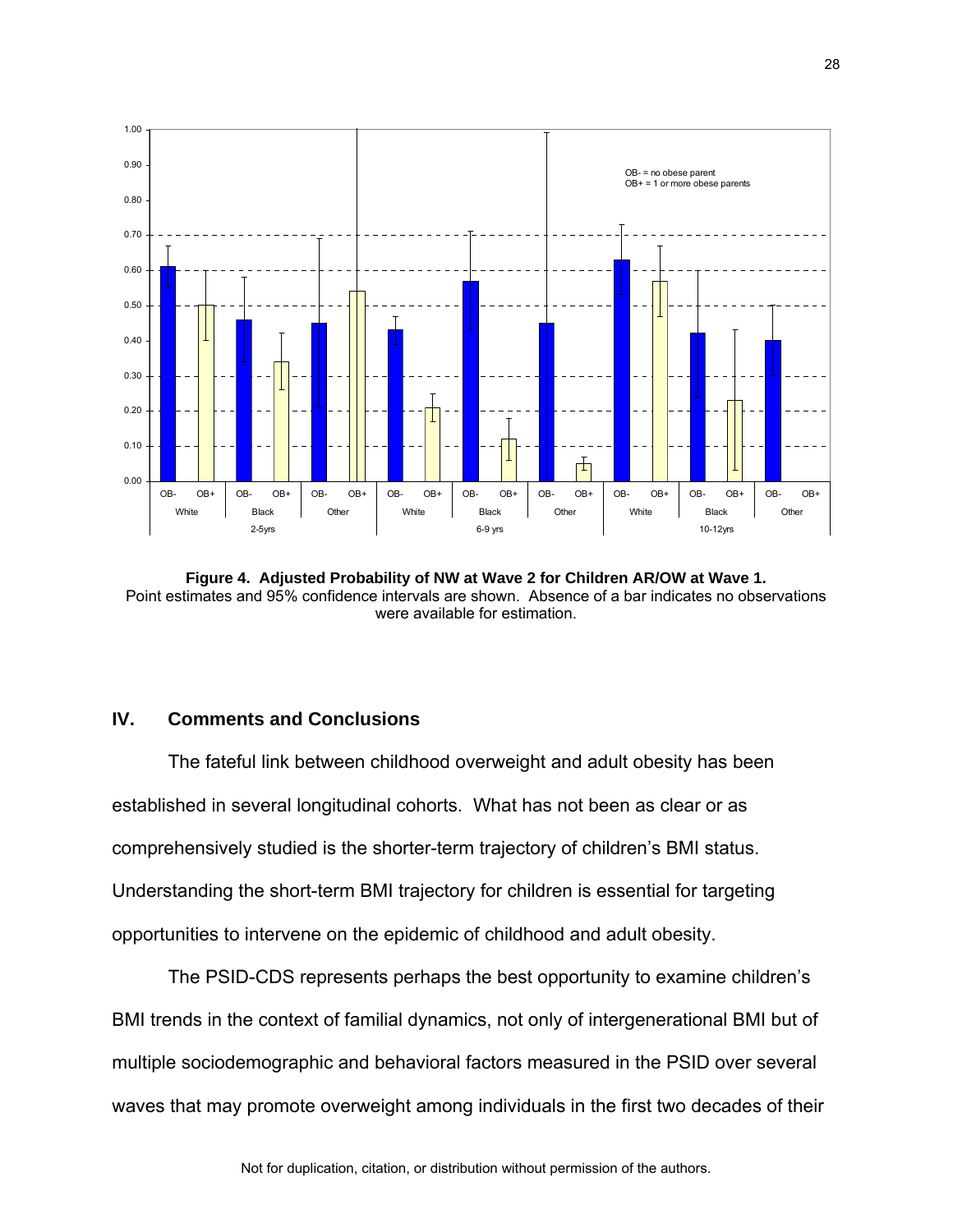lives. The present study offers an early glimpse of the potential for PSID-CDS data to illuminate the developmental pathways of childhood overweight.

Nonetheless, as we consider the insights gained from this analysis, we must be mindful of limitations of these data. Chief among these, which is perhaps most evident in our multiple regression analyses, is the small number of individuals of "other" race/ethnicity background in the sample which prevented us from drawing stronger conclusions about them in models with several interaction terms and in the analyses of adjusted probabilities of BMI transitions. We anticipate that the majority of individuals in the "other" category are of Latino descent. Although many nationally representative datasets have similar sampling challenges beyond groups of white and black study participants, the deficit of Latino participants in the PSID-CDS sample is regrettable for two reasons. First, from NHANES and the National Longitudinal Survey of Youth it is evident that youth of Latino backgrounds are at increased risk for overweight, at rates similar to those their black peers. Second, Latinos now comprise a share of the youth population equivalent to or exceeding that of blacks, and therefore trends among Latino youth are increasingly relevant to overall national trends.

Another limitation of this study is the self-reported nature of the parents' heights and weights and the children's weights. Self-reported growth parameters have social desirability biases which tend to exaggerate height and minimize weight among adults and adolescents, but exaggerate weight among younger children. Therefore, it is possible that we may have misclassified adults and adolescents in lower BMI categories and younger children in higher BMI categories. However, the proportions of children and adults in the different BMI categories at the most recent time points (2001 for

29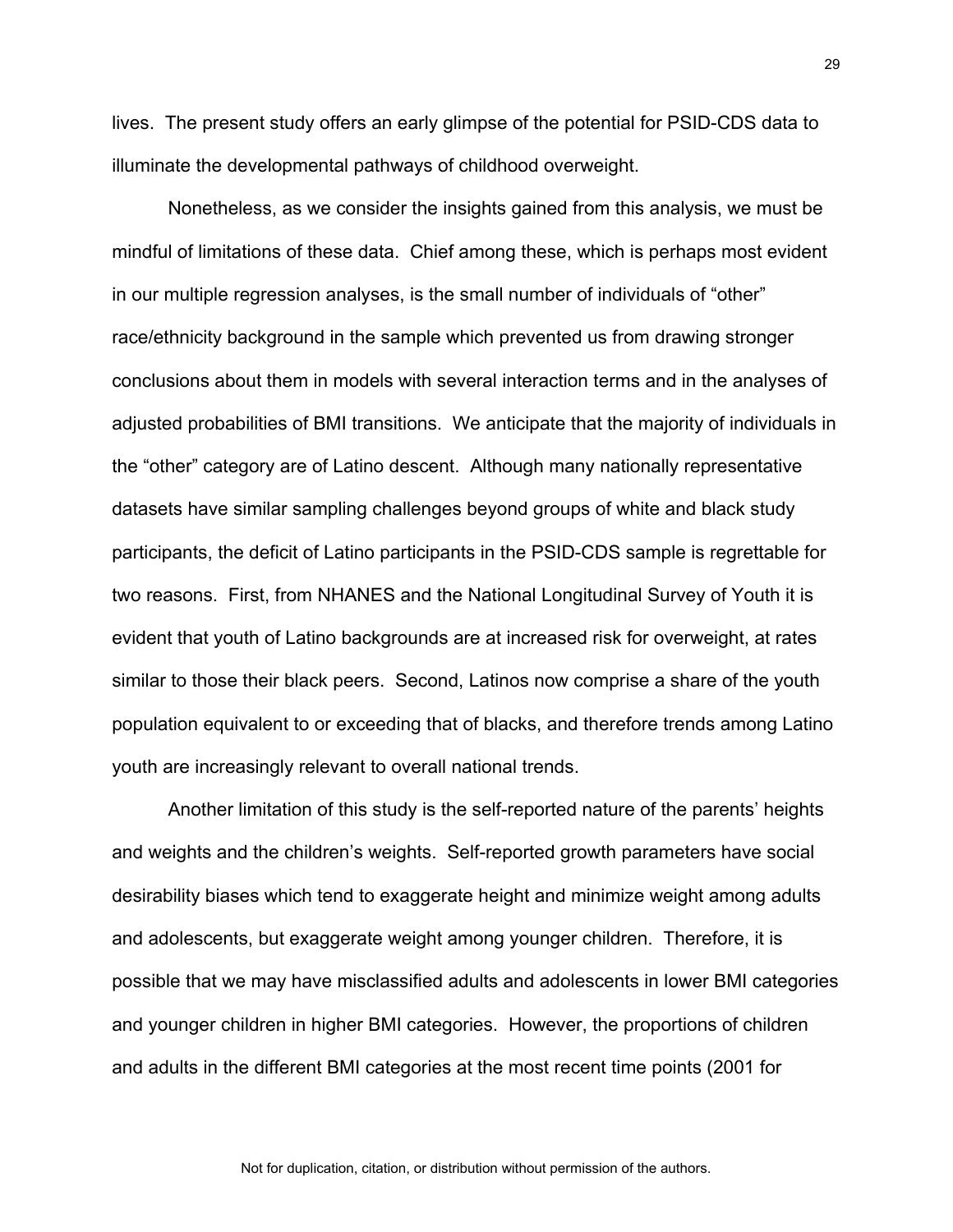adults, 2002 for children) are quite similar to proportions reported from the concurrent NHANES.

With these limitations in mind, we believe that this analysis provides two central findings regarding near-term trends in childhood BMI status. The first major finding to highlight is the strong influence of parental obesity. Other investigators, most notably Whitaker et al (1997), have illustrated that parental obesity increases the odds of a child developing obesity as a young adult, even among children as young as 1-2 years of age. Yet, that study did not reveal through its methods the timing of overweight onset for children in the cohort, nor whether children moved in and out of "overweight-ness" during childhood. Furthermore, Whitaker and colleagues' study suggested that parental obesity was a stronger influence than a child's own BMI status on future BMI only among children aged 1-2 years. In contrast, our findings suggest that parental BMI has an influence on short-term BMI trajectory for children through the peripubertal period, particularly in promoting the later development of AR/OW status among previously NW children but also perhaps in hindering the shift back to NW status among AR/OW individuals.

This insight about the broad timeframe for parental influence is an important contribution to the literature on obesity, because the seminal work of Whitaker et al indicated that parental obesity was most influential during very early childhood. Their work, though not perhaps actively discouraging investigators to examine the influence of parental obesity at children's later ages, has generally encouraged investigators to look at other explanations for older children's shifts to higher BMIs. Our work would suggest, in contrast, that investigators as well as clinicians should be mindful of the parental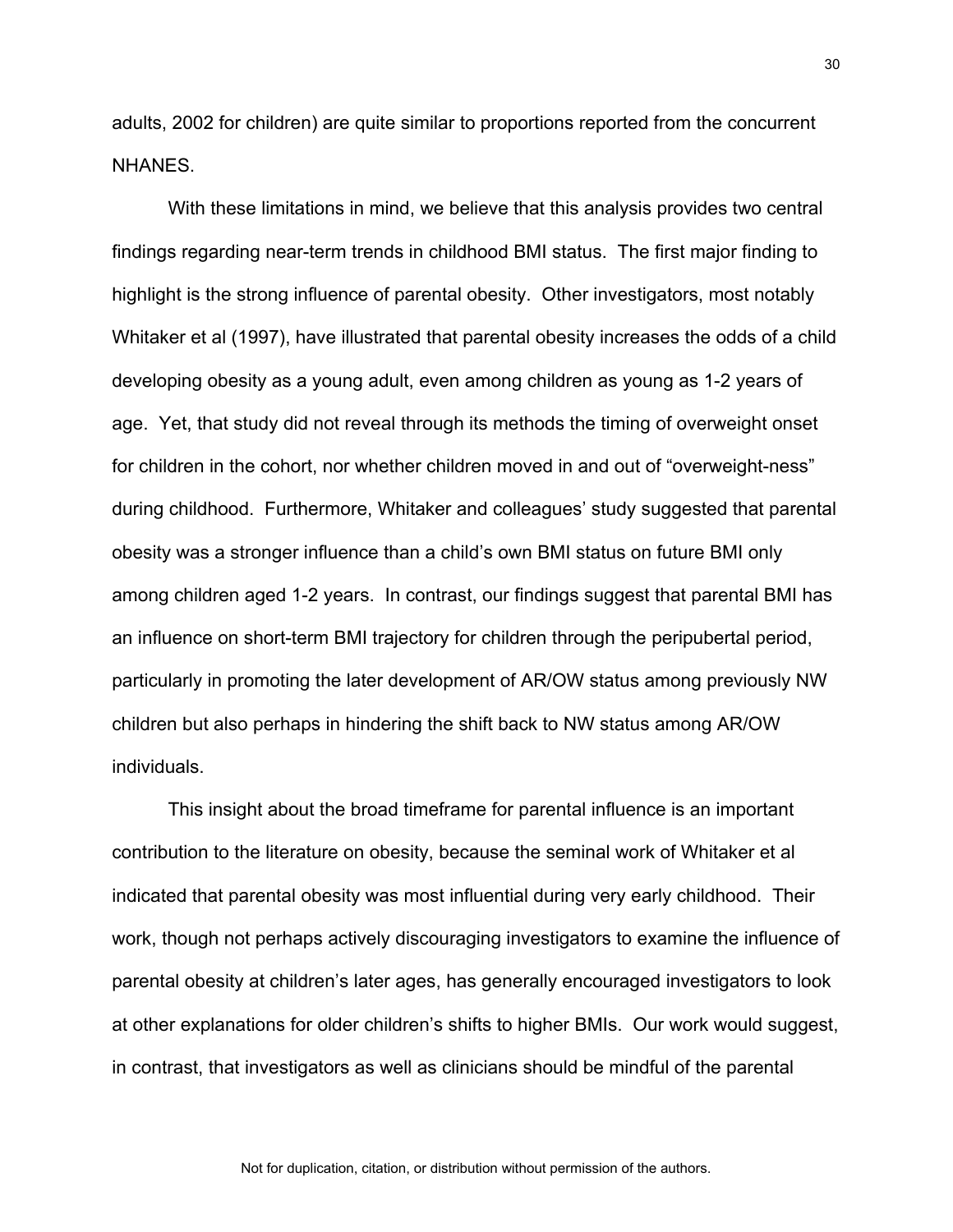obesity influence *throughout* childhood, as we continue to search for effective interventions – especially those targeting family nutrition and activity habits.

The second major finding we wish to emphasize is the importance of timing in children's dynamic shifts in BMI. The period of adiposity rebound has been identified by several investigators as a key determinant of later adult obesity.(Dietz 1994; Guo et al 1994; Guo et al 2002; He & Karlberg 2002) We similarly found that children aged 6-9 years old had much greater differences in probabilities of BMI transitions over just a 5 year period than did children in the pre-rebound ages (2-5 years). For example, we found that children aged 3 years who were NW at Wave 1 had approximately 30% chance of being AR/OW by Wave 2, compared to children of the same age AR/OW at Wave 1 who had about a 45% chance of remaining AR/OW. In contrast, 7-year-olds who were NW at Wave 1 had only about 25% chance of becoming AR/OW by Wave 2, compared to a >65% chance of AR/OW children remaining AR/OW.

The contribution of the present study is that the BMI transition probability "gap" related to adiposity rebound is not only a phenomenon that manifests by young adulthood. Rather, the PSID-CDS data reveal footprints of this gap as early as the schoolage years. This adds further evidence to the literature suggesting that overweight-prevention interventions targeting adolescents come too late for most, and that interventions targeting schoolage children may come too late for many. While our data do indicate that a minority of AR/OW children in the schoolage and peripubertal years will indeed have BMIs in the NW range 5 years later, the overriding message from these data suggests that securing healthy behaviors prior to adiposity rebound (ie, in early childhood) may be a key to successful obesity prevention programs in the future.

Not for duplication, citation, or distribution without permission of the authors.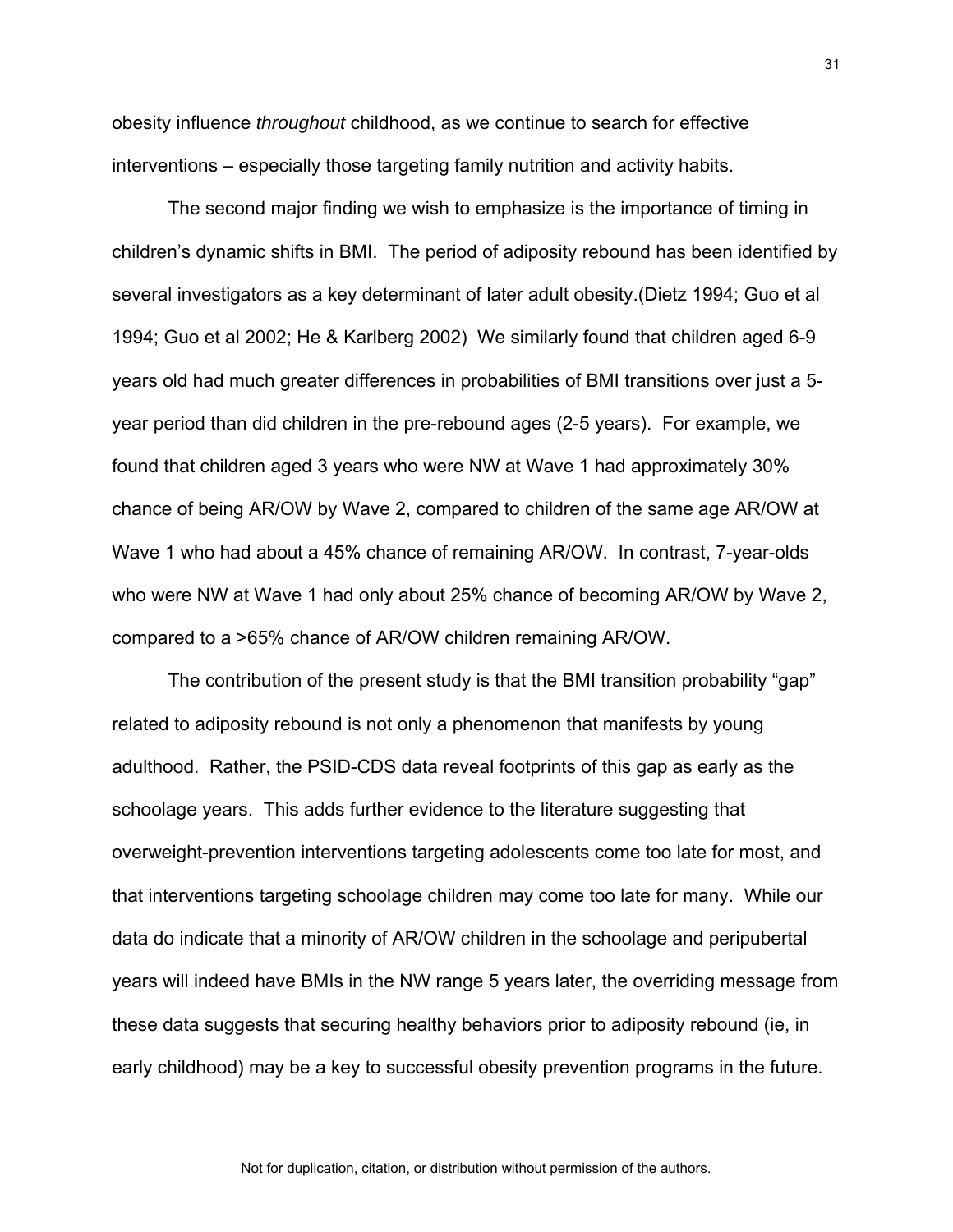Finally, a related finding from this analysis but one that deserves further mention is what we referred to above as the "inertia" of childhood BMI status – akin to Newton's First Law that bodies at rest tend to stay at rest and bodies in motion tend to stay in motion (with the irony, of course, that physical activity and BMI are inversely related). During the years of adiposity rebound and beyond, there is greater likelihood that children will remain in their current BMI status than that they will transition to the other status, over the next 5 years. This is good news for children whose BMIs put them in the NW range (at least, that they will not develop overweight and obesity until later in life, if at all), and discouraging news for children with BMIs in the AR/OW range. Prior investigators' work has indicated that the risk of adult obesity was higher for the latter group; the present work indicates that their increase in risk is somewhat more immediate.

The inertia issue is important to furthering our understanding of opportunities for intervention because it underscores the fact that the increased risks of cardiovascular disease, diabetes, orthopedic problems, sleep apnea, and other obesity-related conditions not only have their origins in childhood, but likely start to accumulate in childhood (Freedman et al 1999). Therefore, while it is true that a minority of obese adults were obese children (Freedman et al 2005), their obesity-related comorbidities may develop earlier and therefore have detrimental effects at younger ages.

#### *Conclusions*

In summary, the PSID-CDS provides a unique opportunity to examine short-term trends in individual children's BMI status, controlling for multiple sociodemographic and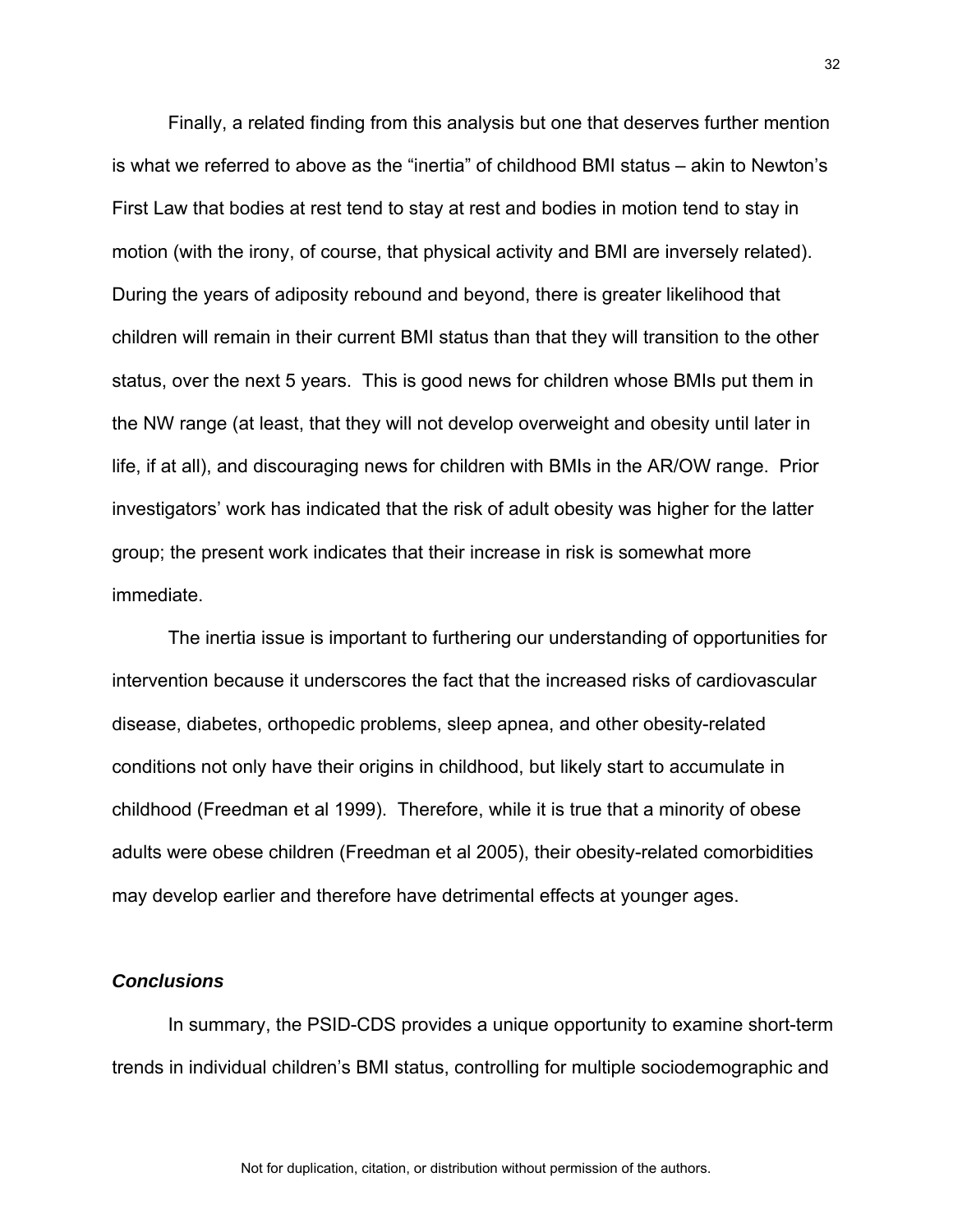family variables not available in other datasets. As the sample size permits, we intend to extend our current analysis to include other measures in the CDS that may be related to BMI status, such as children's health conditions, activity levels, and sedentary activities, as well as grandparental BMI status.

Furthermore, the strong parental obesity influence on childhood BMI trends naturally raises the question of the heritable component of obesity, and the mechanisms through which genes putatively related to obesity are making certain children more susceptible to environmental influences such as calorically dense foods and television access. To the extent that findings from studies like the PSID-CDS can be combined with insights from genetics research, today's scarce menu of intervention options can be enriched and offer providers and public health programs more potent opportunities to reverse the obesity epidemic.